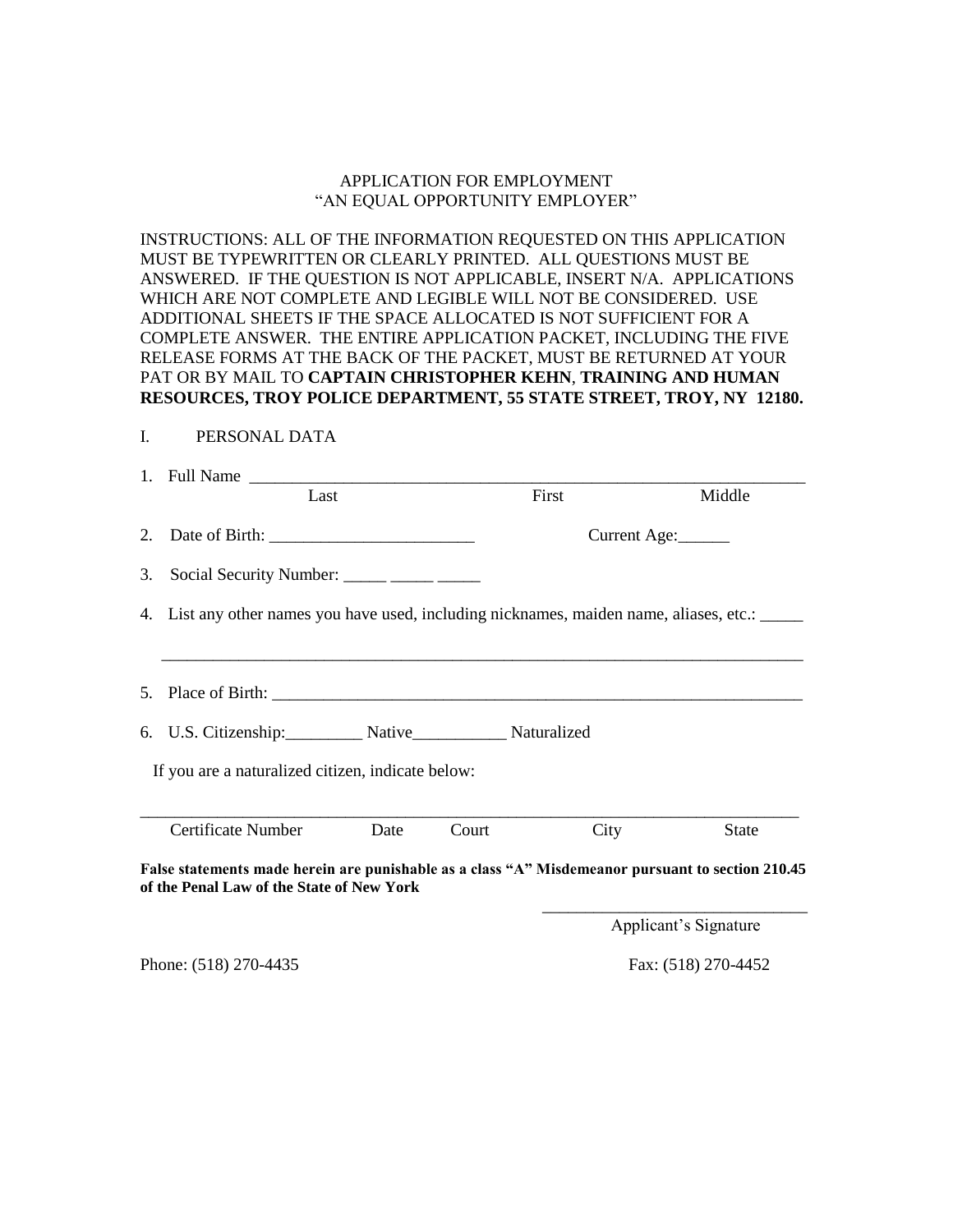| 7.  | If yes, give details below:                                 | Have you ever legally changed your name? Yes                                         | No                            |          |
|-----|-------------------------------------------------------------|--------------------------------------------------------------------------------------|-------------------------------|----------|
|     | Previous name                                               | Date Changed                                                                         | Court                         | Reason   |
| 8.  |                                                             | Physical Characteristics: Sex: Height: Weight:                                       |                               |          |
|     |                                                             |                                                                                      | Color of Hair: Color of Eyes: |          |
|     |                                                             |                                                                                      |                               |          |
| 9.  | <b>Minority Status:</b><br>If yes, Indicate status claimed: | Do you claim minority status? Yes No                                                 |                               |          |
| 10. | Current Address:                                            | <u> 1990 - Jan James James, president eta idazlear (h. 1980).</u><br>Number & Street |                               |          |
|     |                                                             | City/Town                                                                            |                               | County   |
|     |                                                             | <b>State</b>                                                                         |                               | Zip Code |
|     |                                                             | Telephone Number (s) (Home, Day, Cell and Pager)                                     |                               |          |
| Π.  | <b>MARITAL STATUS</b>                                       |                                                                                      |                               |          |
| 1.  |                                                             | Marital status (Check One) Single _____ Married _____ Engaged _____                  |                               |          |
|     |                                                             | Separated ______ Divorced ______ Widowed ______                                      |                               |          |
| 2.  | If married:<br>Spouse's Name                                |                                                                                      |                               |          |
|     |                                                             | First                                                                                | Last                          | Maiden   |

**False statements made herein are punishable as a class "A" Misdemeanor pursuant to section 210.45 of the Penal Law of the State of New York** \_\_\_\_\_\_\_\_\_\_\_\_\_\_\_\_\_\_\_\_\_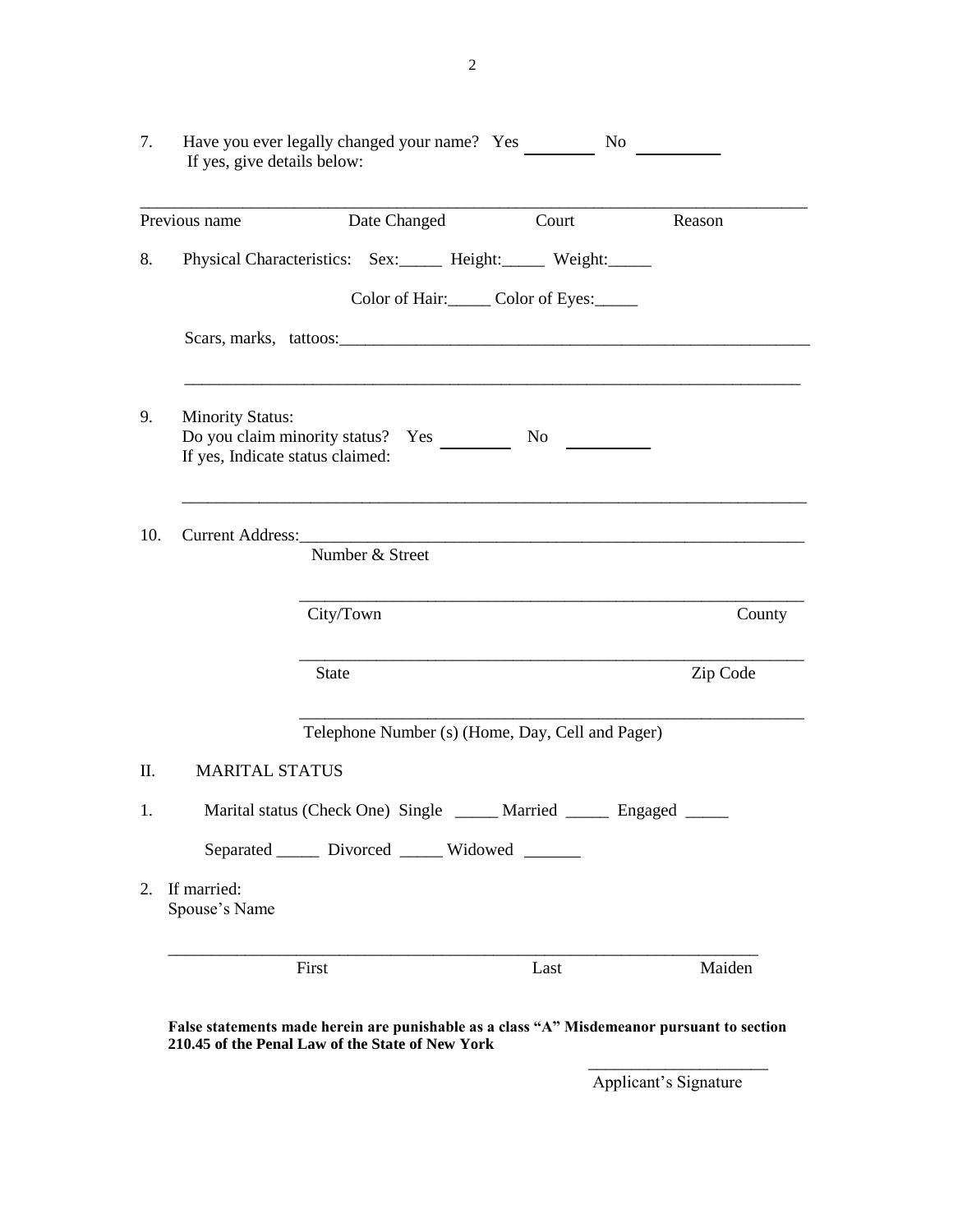|    | Spouse's Date of Birth:  |                                                                                                                                                                                                                                |              |
|----|--------------------------|--------------------------------------------------------------------------------------------------------------------------------------------------------------------------------------------------------------------------------|--------------|
|    |                          | Spouse's Address: 2008 and 2008 and 2008 and 2008 and 2008 and 2008 and 2008 and 2008 and 2008 and 2008 and 2008 and 2008 and 2008 and 2008 and 2008 and 2008 and 2008 and 2008 and 2008 and 2008 and 2008 and 2008 and 2008 a |              |
|    | Number & Street          |                                                                                                                                                                                                                                |              |
|    | City/Town                |                                                                                                                                                                                                                                | County       |
|    | <b>State</b>             |                                                                                                                                                                                                                                | Zip Code     |
|    | Telephone Number         | <u> 1989 - Johann Stoff, Amerikaansk politiker (* 1908)</u>                                                                                                                                                                    |              |
|    |                          |                                                                                                                                                                                                                                |              |
|    |                          |                                                                                                                                                                                                                                |              |
|    | Name                     | Address                                                                                                                                                                                                                        |              |
|    |                          | Telephone Number                                                                                                                                                                                                               |              |
|    | 3. Marriage Information: |                                                                                                                                                                                                                                |              |
|    |                          |                                                                                                                                                                                                                                |              |
|    |                          |                                                                                                                                                                                                                                |              |
|    |                          |                                                                                                                                                                                                                                |              |
|    |                          | 4. List all children born to you, including dependents, stepchildren, and adopted children:                                                                                                                                    |              |
|    | <b>Full Name</b>         | Date of Birth                                                                                                                                                                                                                  | Relationship |
|    | Address                  | <u> 1989 - Jan James James James James James James James James James James James James James James James James J</u>                                                                                                           |              |
|    |                          |                                                                                                                                                                                                                                |              |
|    | B.                       | Full Name Date of Birth Relationship                                                                                                                                                                                           |              |
|    | Address                  |                                                                                                                                                                                                                                |              |
| C. |                          |                                                                                                                                                                                                                                |              |
|    | <b>Full Name</b>         | Date of Birth                                                                                                                                                                                                                  | Relationship |
|    | <b>Address</b>           |                                                                                                                                                                                                                                |              |

**False statements made herein are punishable as a class "A" Misdemeanor pursuant to section 210.45 of the Penal Law of the State of New York**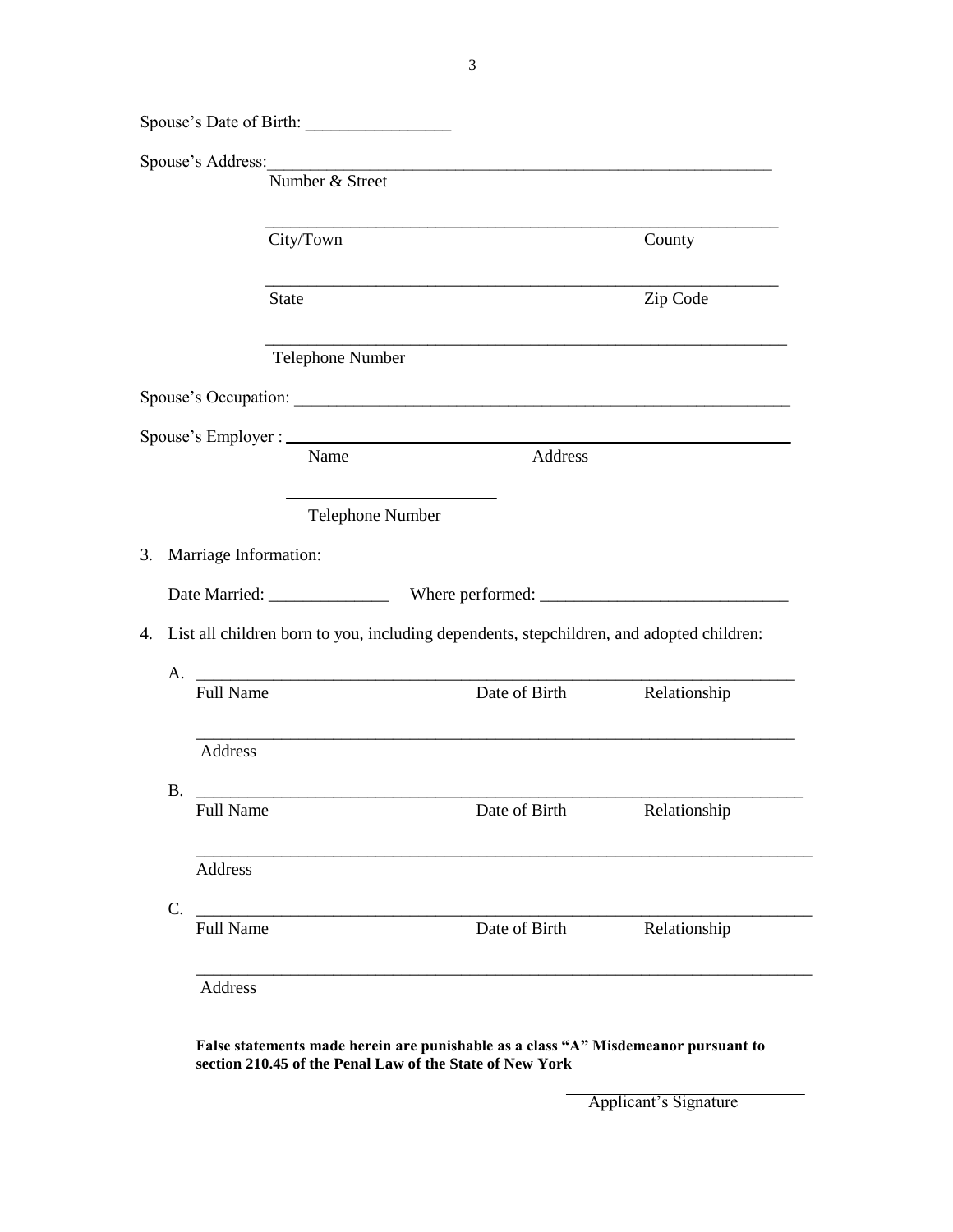| <b>Full Name</b> | Date of Birth | Relationship |  |
|------------------|---------------|--------------|--|
|                  |               |              |  |
|                  |               |              |  |

Address

5. If you were ever separated, divorced, or had a marriage annulled, provide the following information:

|    | Name of Spouse                                                                  |               | Address |               |
|----|---------------------------------------------------------------------------------|---------------|---------|---------------|
|    | Date of Action                                                                  | Reason        | Court   |               |
|    | Name of Spouse                                                                  |               | Address |               |
|    | Date of Action                                                                  | Reason        | Court   |               |
|    | 6. Are you responsible for child support payments? Yes ___________ No _________ |               |         |               |
|    |                                                                                 |               |         |               |
| 7. |                                                                                 |               |         |               |
|    |                                                                                 |               |         |               |
| 8. |                                                                                 |               |         |               |
|    | If yes, complete the following:                                                 |               |         |               |
|    | Cohabitant's Name                                                               |               |         | Date of Birth |
|    | Address                                                                         |               |         | Dates         |
| 9. |                                                                                 |               |         |               |
|    | Name                                                                            | Date of Birth |         | Address       |
|    | Name                                                                            | Date of Birth |         | Address       |
|    |                                                                                 |               |         |               |

**False statements made herein are punishable as a class "A" Misdemeanor pursuant to section 210.45 of the Penal Law of the State of New York**

> \_\_\_\_\_\_\_\_\_\_\_\_\_\_\_\_\_\_\_\_\_\_\_\_\_\_ Applicant's Signature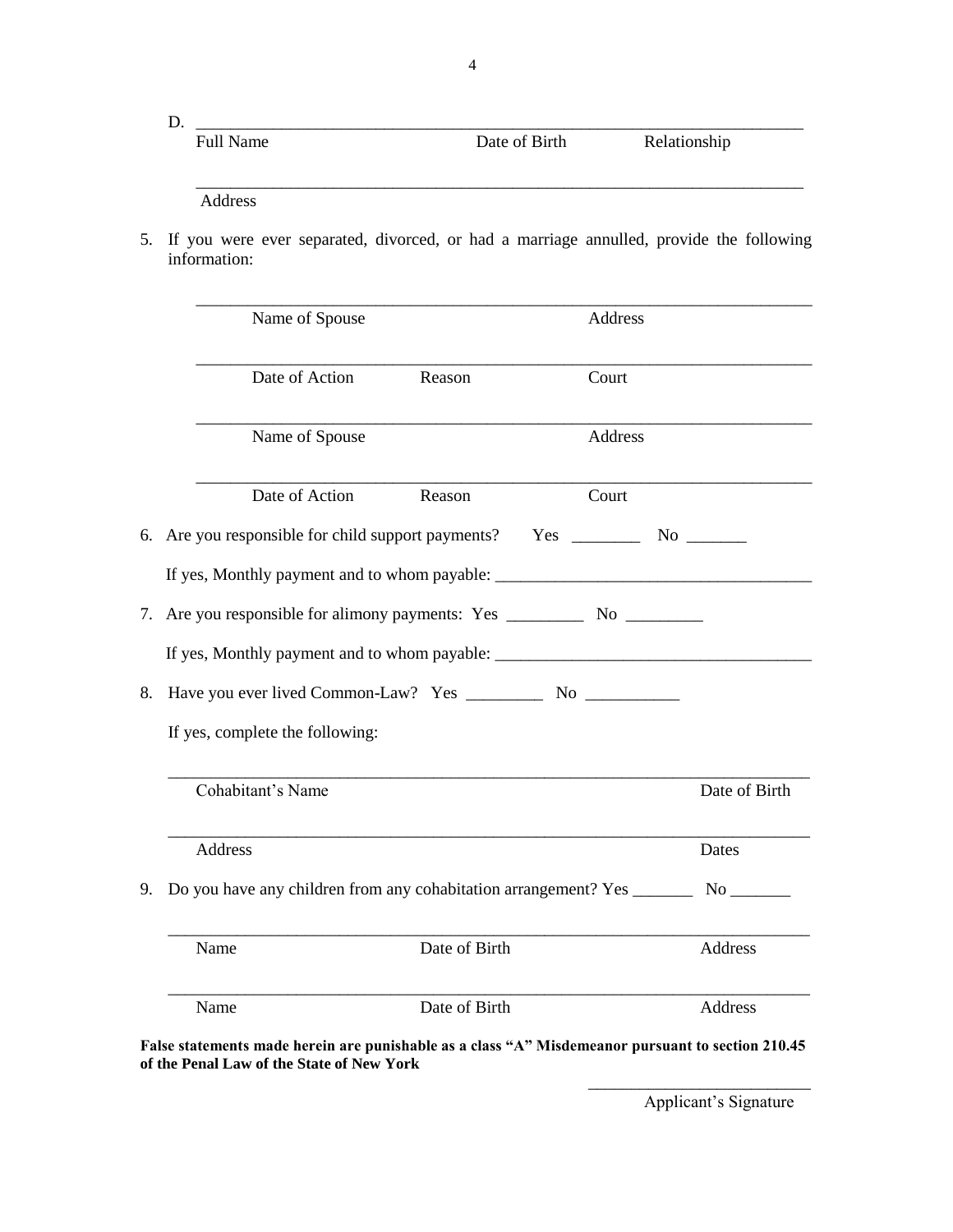#### II. Family Record

1. Provide the required information for your father, mother (include maiden name), sisters, brothers, father and mother-in-law, wherever they may reside, and for any person residing in your home, whether related to you or not. Include stepbrothers and sisters, half brothers and sisters. If you have stepparents, legal guardians, or others who have reared you instead of your parents, the requested information should be furnished for them, as well as for your natural parents. If a relative is deceased, furnish all the information requested and also indicate year of death.

| Name           | Date of Birth | Relationship            |
|----------------|---------------|-------------------------|
| <b>Address</b> |               | Telephone Number        |
| Name           | Date of Birth | Relationship            |
| <b>Address</b> |               | Telephone Number        |
| Name           | Date of Birth | Relationship            |
| <b>Address</b> |               | <b>Telephone Number</b> |
| Name           | Date of Birth | Relationship            |
| <b>Address</b> |               | Telephone Number        |
| Name           | Date of Birth | Relationship            |
| <b>Address</b> |               | Telephone Number        |

**False statements made herein are punishable as a class "A" Misdemeanor pursuant to section 210.45 of the Penal Law of the State of New York**

Applicant's Signature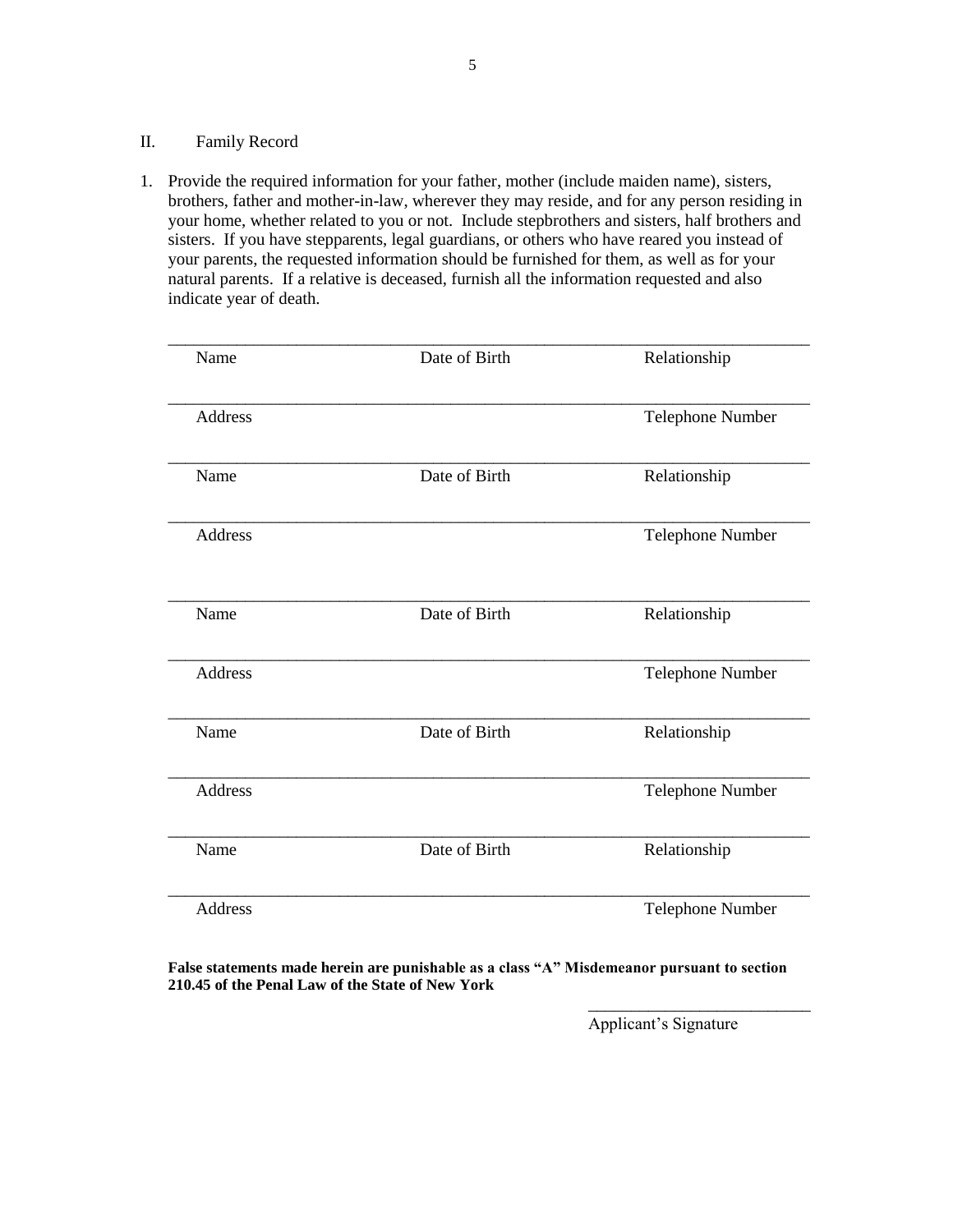\_\_\_\_\_\_\_\_\_\_\_\_\_\_\_\_\_\_\_\_\_\_\_\_\_\_\_\_\_\_\_\_\_\_\_\_\_\_\_\_\_\_\_\_\_\_\_\_\_\_\_\_\_\_\_\_\_\_\_\_\_\_\_\_\_\_\_\_\_\_\_\_\_\_\_ Name Date of Birth Relationship \_\_\_\_\_\_\_\_\_\_\_\_\_\_\_\_\_\_\_\_\_\_\_\_\_\_\_\_\_\_\_\_\_\_\_\_\_\_\_\_\_\_\_\_\_\_\_\_\_\_\_\_\_\_\_\_\_\_\_\_\_\_\_\_\_\_\_\_\_\_\_\_\_\_\_ Address Telephone Number \_\_\_\_\_\_\_\_\_\_\_\_\_\_\_\_\_\_\_\_\_\_\_\_\_\_\_\_\_\_\_\_\_\_\_\_\_\_\_\_\_\_\_\_\_\_\_\_\_\_\_\_\_\_\_\_\_\_\_\_\_\_\_\_\_\_\_\_\_\_\_\_\_\_\_ Name Date of Birth Relationship \_\_\_\_\_\_\_\_\_\_\_\_\_\_\_\_\_\_\_\_\_\_\_\_\_\_\_\_\_\_\_\_\_\_\_\_\_\_\_\_\_\_\_\_\_\_\_\_\_\_\_\_\_\_\_\_\_\_\_\_\_\_\_\_\_\_\_\_\_\_\_\_\_\_\_ Address Telephone Number \_\_\_\_\_\_\_\_\_\_\_\_\_\_\_\_\_\_\_\_\_\_\_\_\_\_\_\_\_\_\_\_\_\_\_\_\_\_\_\_\_\_\_\_\_\_\_\_\_\_\_\_\_\_\_\_\_\_\_\_\_\_\_\_\_\_\_\_\_\_\_\_\_\_\_ Name Date of Birth Relationship \_\_\_\_\_\_\_\_\_\_\_\_\_\_\_\_\_\_\_\_\_\_\_\_\_\_\_\_\_\_\_\_\_\_\_\_\_\_\_\_\_\_\_\_\_\_\_\_\_\_\_\_\_\_\_\_\_\_\_\_\_\_\_\_\_\_\_\_\_\_\_\_\_\_\_ Address Telephone Number III. Residence Information 1. List in chronological order, beginning with your present address, all places you have resided and provide the additional landlord information requested: A. \_\_\_\_\_\_\_\_\_\_\_\_\_\_\_\_\_\_\_\_\_\_\_\_\_\_\_\_\_\_\_\_\_\_\_\_\_\_\_\_\_\_\_\_\_\_\_\_\_\_\_\_\_\_\_\_\_\_\_\_\_\_\_\_\_\_\_\_\_\_\_\_\_\_\_\_ From To Number & Street Town/City, State, Zip Code \_\_\_\_\_\_\_\_\_\_\_\_\_\_\_\_\_\_\_\_\_\_\_\_\_\_\_\_\_\_\_\_\_\_\_\_\_\_\_\_\_\_\_\_\_\_\_\_\_\_\_\_\_\_\_\_\_\_\_\_\_\_\_\_\_\_\_\_\_\_\_\_\_\_\_\_ Name of Landlord Telephone Number \_\_\_\_\_\_\_\_\_\_\_\_\_\_\_\_\_\_\_\_\_\_\_\_\_\_\_\_\_\_\_\_\_\_\_\_\_\_\_\_\_\_\_\_\_\_\_\_\_\_\_\_\_\_\_\_\_\_\_\_\_\_\_\_\_\_\_\_\_\_\_\_\_\_\_\_ Address of Landlord Number & Street Town/City, State, Zip Code B. \_\_\_\_\_\_\_\_\_\_\_\_\_\_\_\_\_\_\_\_\_\_\_\_\_\_\_\_\_\_\_\_\_\_\_\_\_\_\_\_\_\_\_\_\_\_\_\_\_\_\_\_\_\_\_\_\_\_\_\_\_\_\_\_\_\_\_\_\_\_\_\_\_\_\_\_ From To Number & Street Town/City, State, Zip Code \_\_\_\_\_\_\_\_\_\_\_\_\_\_\_\_\_\_\_\_\_\_\_\_\_\_\_\_\_\_\_\_\_\_\_\_\_\_\_\_\_\_\_\_\_\_\_\_\_\_\_\_\_\_\_\_\_\_\_\_\_\_\_\_\_\_\_\_\_\_\_\_\_\_\_\_ Name of Landlord Telephone Number \_\_\_\_\_\_\_\_\_\_\_\_\_\_\_\_\_\_\_\_\_\_\_\_\_\_\_\_\_\_\_\_\_\_\_\_\_\_\_\_\_\_\_\_\_\_\_\_\_\_\_\_\_\_\_\_\_\_\_\_\_\_\_\_\_\_\_\_\_\_\_\_\_\_\_\_ Address of Landlord Number & Street Town/City, State, Zip Code

**False statements made herein are punishable as a class "A" Misdemeanor pursuant to section 210.45 of the Penal Law of the State of New York**

6

\_\_\_\_\_\_\_\_\_\_\_\_\_\_\_\_\_\_\_\_\_\_\_\_\_\_\_\_ Applicant's Signature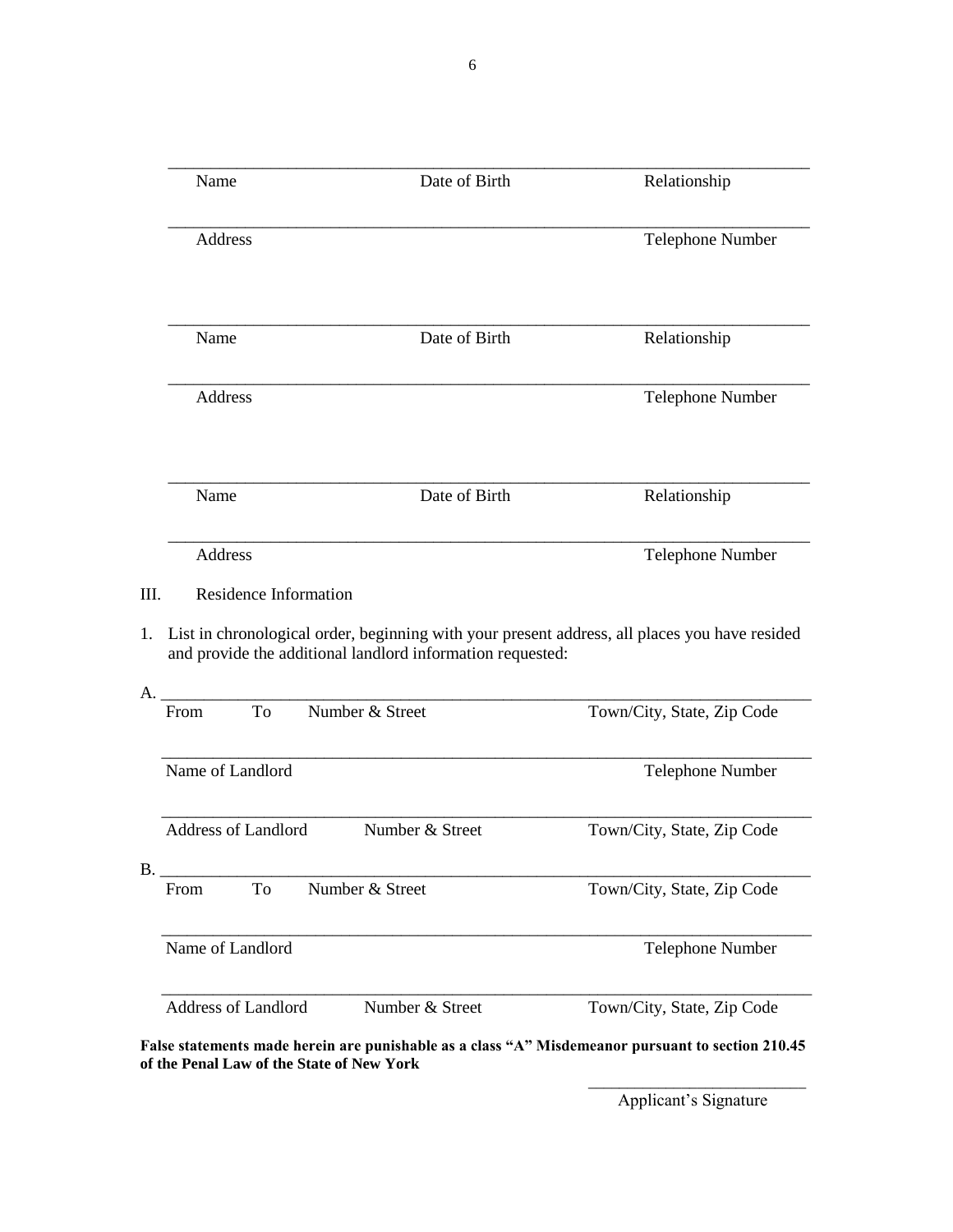| Town/City, State, Zip Code                                                                        |
|---------------------------------------------------------------------------------------------------|
|                                                                                                   |
| Telephone Number                                                                                  |
| Town/City, State, Zip Code                                                                        |
| Town/City, State, Zip Code                                                                        |
| Telephone Number                                                                                  |
| Town/City, State, Zip Code                                                                        |
| Town/City, State, Zip Code                                                                        |
| Telephone Number                                                                                  |
| Town/City, State, Zip Code                                                                        |
| Town/City, State, Zip Code                                                                        |
| Telephone Number                                                                                  |
| Town/City, State, Zip Code                                                                        |
| Town/City, State, Zip Code                                                                        |
| Telephone Number                                                                                  |
| Town/City, State, Zip Code                                                                        |
| False statements made herein are punishable as a class "A" Misdemeanor pursuant to section 210.45 |

**of the Penal Law of the State of New York**

Applicant's Signature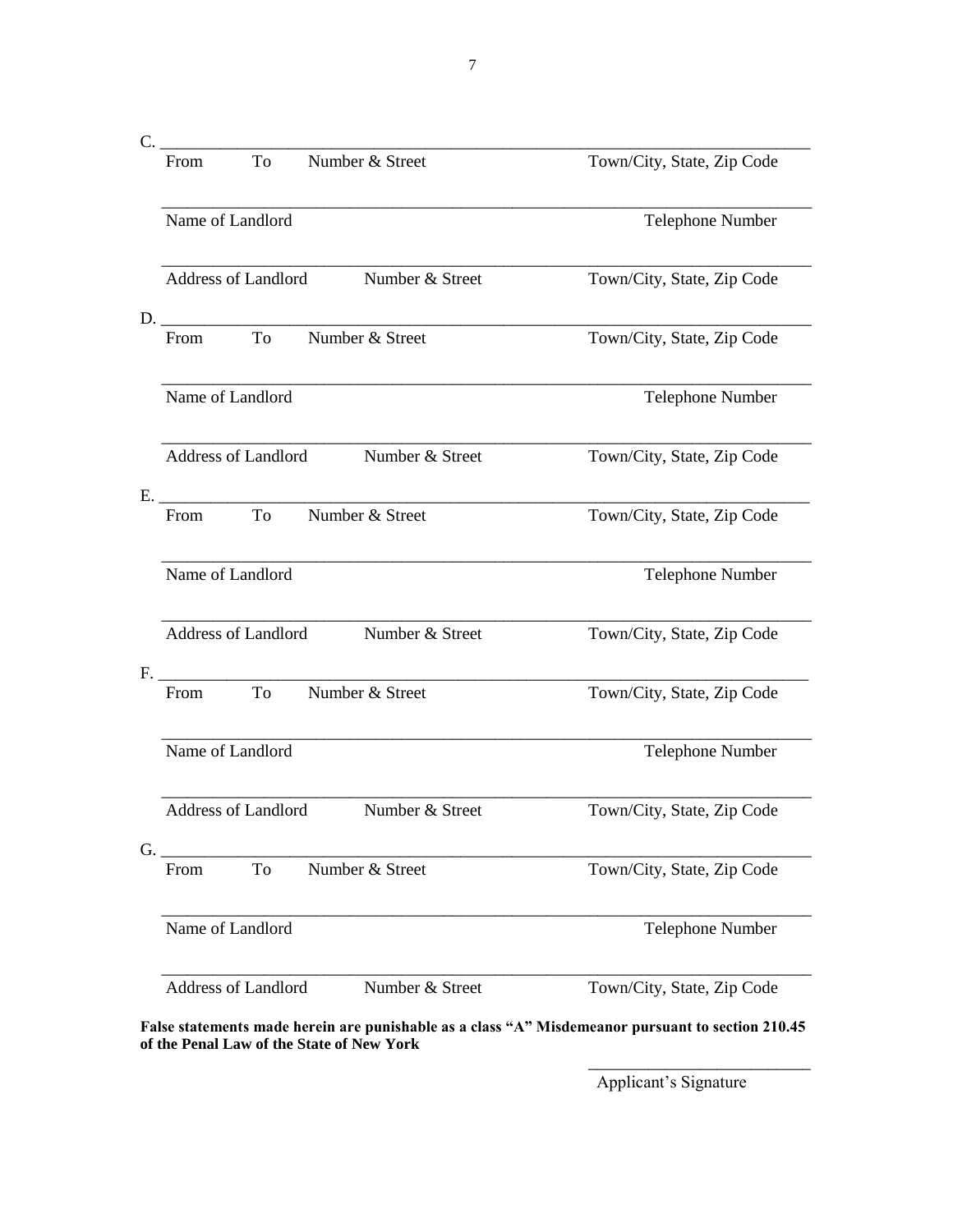|     |                                | 2. Have you ever been the subject of eviction proceedings or ever been asked to leave a place                                                                                                  |                                    |
|-----|--------------------------------|------------------------------------------------------------------------------------------------------------------------------------------------------------------------------------------------|------------------------------------|
|     |                                |                                                                                                                                                                                                |                                    |
|     |                                |                                                                                                                                                                                                |                                    |
|     |                                |                                                                                                                                                                                                |                                    |
|     | Monthly Payment                |                                                                                                                                                                                                |                                    |
| IV. | Education                      |                                                                                                                                                                                                |                                    |
| 1.  | all primary and high schools): | List all schools, colleges, universities, and occupational, trade, or business institutes, which<br>you have attended in chronological order beginning with the most recent attended. (Include |                                    |
|     | A.                             |                                                                                                                                                                                                |                                    |
|     | To<br>From                     | Name of Institution                                                                                                                                                                            |                                    |
|     | Address                        |                                                                                                                                                                                                | Town/City, State, Zip Code         |
|     |                                |                                                                                                                                                                                                | Graduated: Yes ________ No _______ |
|     | <b>Grades Attended</b>         |                                                                                                                                                                                                |                                    |
|     | Type of Degree/ Diploma        | Major                                                                                                                                                                                          | Date                               |
|     | B.<br>To<br>From               | Name of Institution                                                                                                                                                                            |                                    |
|     | Address                        |                                                                                                                                                                                                | Town/City, State, Zip Code         |
|     |                                |                                                                                                                                                                                                | Graduated: Yes _______ No _______  |
|     | <b>Grades Attended</b>         |                                                                                                                                                                                                |                                    |
|     | Type of Degree/ Diploma        | Major                                                                                                                                                                                          | Date                               |
|     |                                |                                                                                                                                                                                                |                                    |

**False statements made herein are punishable as a class "A" Misdemeanor pursuant to section 210.45 of the Penal Law of the State of New York** \_\_\_\_\_\_\_\_\_\_\_\_\_\_\_\_\_\_\_\_\_\_\_\_\_\_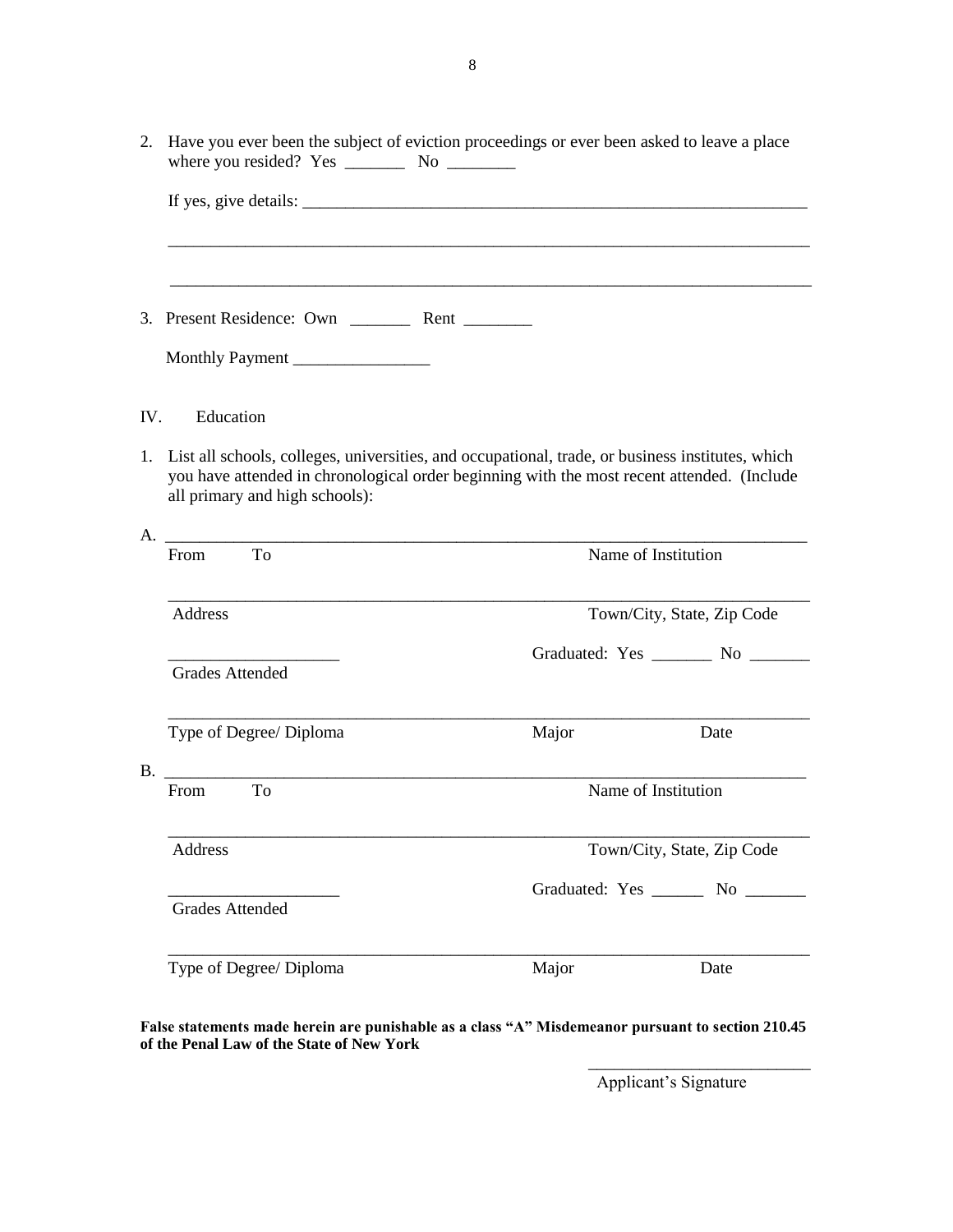| To<br>From                                       |                     | Name of Institution                  |  |
|--------------------------------------------------|---------------------|--------------------------------------|--|
| Address                                          |                     | Town/City, State, Zip Code           |  |
| <b>Grades Attended</b>                           |                     | Graduated: Yes ________ No _______   |  |
| Type of Degree/ Diploma                          | Major               | Date                                 |  |
| To<br>From                                       |                     | Name of Institution                  |  |
| Address                                          |                     | Town/City, State, Zip Code           |  |
| <b>Grades Attended</b>                           |                     |                                      |  |
| Type of Degree/ Diploma                          | Major               | Date                                 |  |
| E. <u>________________________</u><br>To<br>From | Name of Institution |                                      |  |
| Address                                          |                     | Town/City, State, Zip Code           |  |
| <b>Grades Attended</b>                           |                     |                                      |  |
| Type of Degree/ Diploma                          | Major               | Date                                 |  |
| F.<br>To<br>From                                 |                     | Name of Institution                  |  |
| Address                                          |                     | Town/City, State, Zip Code           |  |
| <b>Grades Attended</b>                           |                     | Graduated: Yes _________ No ________ |  |
| Type of Degree/ Diploma                          | Major               | Date                                 |  |

of the Penal Law of the State of New York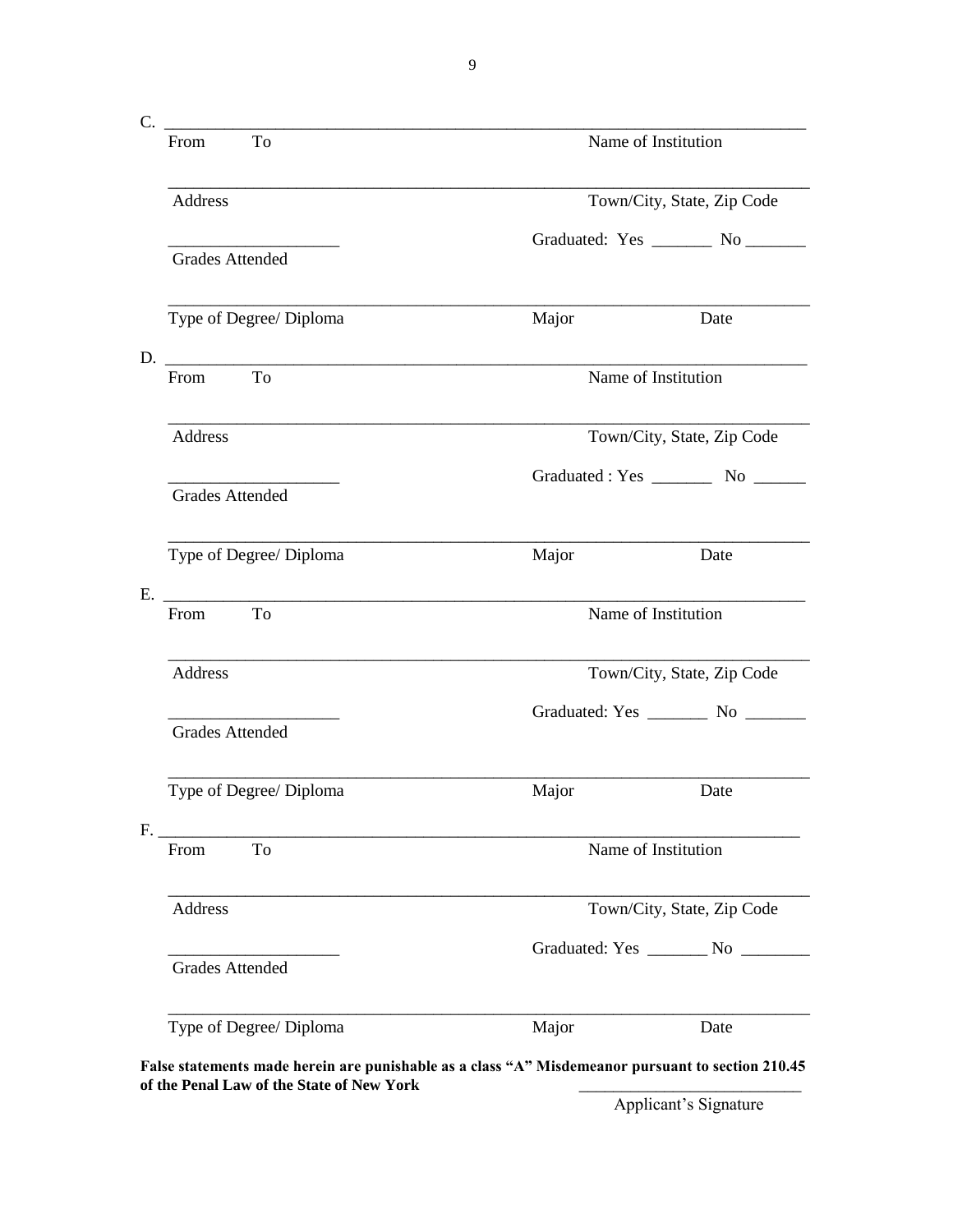$G.$   $\hskip1cm$   $\hskip1cm$   $\hskip1cm$   $\hskip1cm$   $\hskip1cm$   $\hskip1cm$   $\hskip1cm$   $\hskip1cm$   $\hskip1cm$   $\hskip1cm$   $\hskip1cm$   $\hskip1cm$   $\hskip1cm$   $\hskip1cm$   $\hskip1cm$   $\hskip1cm$   $\hskip1cm$   $\hskip1cm$   $\hskip1cm$   $\hskip1cm$   $\hskip1cm$   $\hskip1cm$   $\hskip1cm$   $\hskip1cm$   $\hskip1cm$   $\hskip1cm$   $\hskip1cm$  From To Name of Institution \_\_\_\_\_\_\_\_\_\_\_\_\_\_\_\_\_\_\_\_\_\_\_\_\_\_\_\_\_\_\_\_\_\_\_\_\_\_\_\_\_\_\_\_\_\_\_\_\_\_\_\_\_\_\_\_\_\_\_\_\_\_\_\_\_\_\_\_\_\_\_\_\_\_\_ Address Town/City, State, Zip Code Graduated: Yes \_\_\_\_\_\_\_\_ No \_\_\_\_\_\_\_\_ Grades Attended \_\_\_\_\_\_\_\_\_\_\_\_\_\_\_\_\_\_\_\_\_\_\_\_\_\_\_\_\_\_\_\_\_\_\_\_\_\_\_\_\_\_\_\_\_\_\_\_\_\_\_\_\_\_\_\_\_\_\_\_\_\_\_\_\_\_\_\_\_\_\_\_\_\_\_ Type of Degree/ Diploma Major Date H. \_\_\_\_\_\_\_\_\_\_\_\_\_\_\_\_\_\_\_\_\_\_\_\_\_\_\_\_\_\_\_\_\_\_\_\_\_\_\_\_\_\_\_\_\_\_\_\_\_\_\_\_\_\_\_\_\_\_\_\_\_\_\_\_\_\_\_\_\_\_\_\_\_\_\_ From To Name of Institution \_\_\_\_\_\_\_\_\_\_\_\_\_\_\_\_\_\_\_\_\_\_\_\_\_\_\_\_\_\_\_\_\_\_\_\_\_\_\_\_\_\_\_\_\_\_\_\_\_\_\_\_\_\_\_\_\_\_\_\_\_\_\_\_\_\_\_\_\_\_\_\_\_\_\_ Address Town/City, State, Zip Code Graduated: Yes \_\_\_\_\_\_\_\_ No \_\_\_\_\_\_\_\_ Grades Attended \_\_\_\_\_\_\_\_\_\_\_\_\_\_\_\_\_\_\_\_\_\_\_\_\_\_\_\_\_\_\_\_\_\_\_\_\_\_\_\_\_\_\_\_\_\_\_\_\_\_\_\_\_\_\_\_\_\_\_\_\_\_\_\_\_\_\_\_\_\_\_\_\_\_\_ Type of Degree/ Diploma Major Major Date 2. Do you possess a High School Equivalency or G.E.D. diploma or certificate?: Yes \_\_\_\_\_\_\_\_ No \_\_\_\_\_\_\_\_\_ If yes, give details: \_\_\_\_\_\_\_\_\_\_\_\_\_\_\_\_\_\_\_\_\_\_\_\_\_\_\_\_\_\_\_\_\_\_\_\_\_\_\_\_\_\_\_\_\_\_\_\_\_\_\_\_\_\_\_\_\_\_\_\_\_\_\_\_\_\_\_\_\_\_\_\_\_\_\_ Date Number Issuing Agency \_\_\_\_\_\_\_\_\_\_\_\_\_\_\_\_\_\_\_\_\_\_\_\_\_\_\_\_\_\_\_\_\_\_\_\_\_\_\_\_\_\_\_\_\_\_\_\_\_\_\_\_\_\_\_\_\_\_\_\_\_\_\_\_\_\_\_\_\_\_\_\_\_\_\_ Date Number Issuing Agency 3. List the following information concerning former teachers, counselors, deans, or instructors who have personal knowledge of your educational qualifications: \_\_\_\_\_\_\_\_\_\_\_\_\_\_\_\_\_\_\_\_\_\_\_\_\_\_\_\_\_\_\_\_\_\_\_\_\_\_\_\_\_\_\_\_\_\_\_\_\_\_\_\_\_\_\_\_\_\_\_\_\_\_\_\_\_\_\_\_\_\_\_\_\_\_\_ Name School/College Title Phone \_\_\_\_\_\_\_\_\_\_\_\_\_\_\_\_\_\_\_\_\_\_\_\_\_\_\_\_\_\_\_\_\_\_\_\_\_\_\_\_\_\_\_\_\_\_\_\_\_\_\_\_\_\_\_\_\_\_\_\_\_\_\_\_\_\_\_\_\_\_\_\_\_\_\_ Name School/College Title Phone \_\_\_\_\_\_\_\_\_\_\_\_\_\_\_\_\_\_\_\_\_\_\_\_\_\_\_\_\_\_\_\_\_\_\_\_\_\_\_\_\_\_\_\_\_\_\_\_\_\_\_\_\_\_\_\_\_\_\_\_\_\_\_\_\_\_\_\_\_\_\_\_\_\_\_ Name School/College Title Phone

**False statements made herein are punishable as a class "A" Misdemeanor pursuant to section 210.45 of the Penal Law of the State of New York**

10

\_\_\_\_\_\_\_\_\_\_\_\_\_\_\_\_\_\_\_\_\_\_\_\_\_\_\_\_\_\_\_\_ Applicant's Signature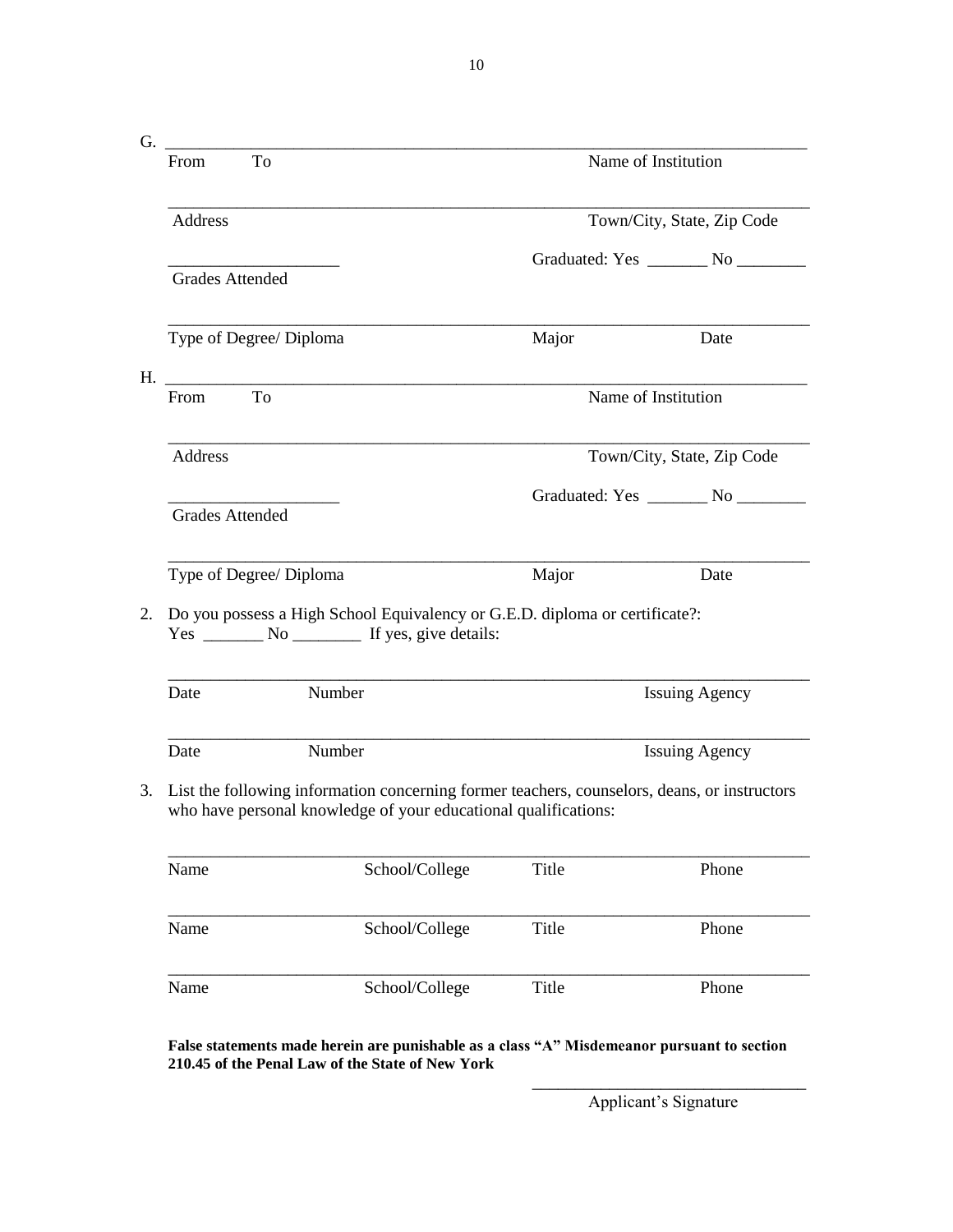| 5.                                                                                           | Are you fluent in any foreign languages?: Yes _______ No _______                                                                                                                                   |                              |                                              |
|----------------------------------------------------------------------------------------------|----------------------------------------------------------------------------------------------------------------------------------------------------------------------------------------------------|------------------------------|----------------------------------------------|
|                                                                                              | Language                                                                                                                                                                                           | Check appropriate skill (s): |                                              |
|                                                                                              |                                                                                                                                                                                                    |                              | Speak _______ Read _______ Write ______      |
|                                                                                              |                                                                                                                                                                                                    |                              | Speak Read Write                             |
|                                                                                              |                                                                                                                                                                                                    |                              | Speak _________ Read _________ Write _______ |
| 6. List any skills you have acquired, or training you have received, which was not listed or | covered in the section concerning education. Include hobbies or other interests.                                                                                                                   |                              |                                              |
|                                                                                              | List all extra-curricular activities you were involved in while attending school (i.e. sports,<br>intra-mural activities, band, choir, clubs, fraternities, sororities, student government, etc.): |                              |                                              |
|                                                                                              | List all professional or trades licenses you possess:                                                                                                                                              |                              |                                              |
| 7.<br>8.                                                                                     |                                                                                                                                                                                                    |                              |                                              |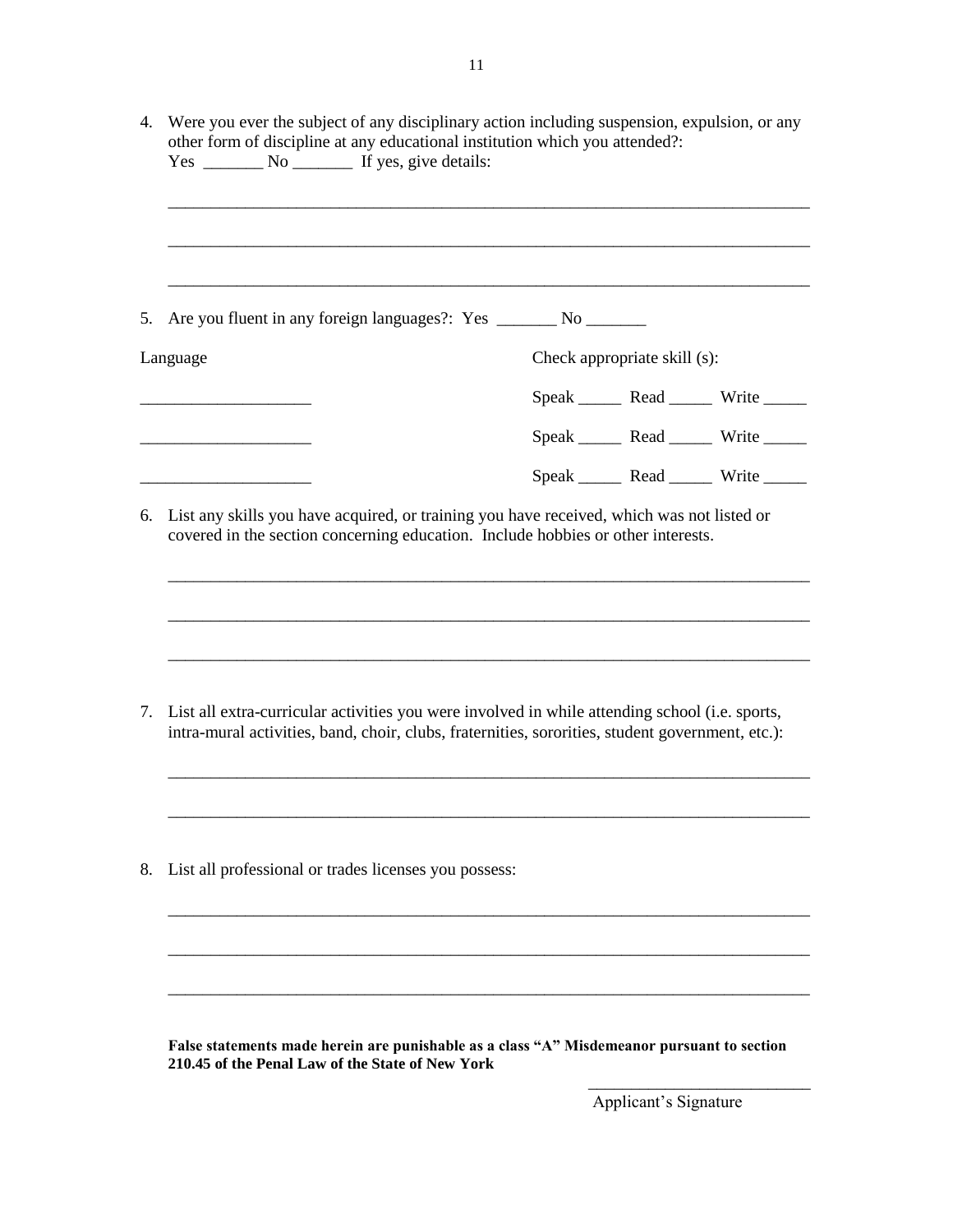- V. Employment and Experience History
- 1. Beginning with your present or most recent employer, list all of the places that you have ever worked. KEEP IN PROPER SEQUENCE. List all places of work including part-time, temporary, or seasonal work. Include a brief description of your duties and responsibilities for each job, and the reason for leaving.

| To<br>From            |                       | Employer                   |
|-----------------------|-----------------------|----------------------------|
| <b>Address</b>        |                       | Town/City, State, Zip Code |
| Supervisor            | <b>Business phone</b> | Reason for Leaving         |
| <b>Job Title</b>      | Salary                | Full-time/Part-time        |
| Description of Duties |                       |                            |
| <b>Contact Person</b> |                       | Telephone Number           |
| To<br>From            |                       | Employer                   |
| <b>Address</b>        |                       | Town/City, State, Zip Code |
| Supervisor            | <b>Business phone</b> | Reason for Leaving         |
| Job Title             | Salary                | Full-time/Part-time        |

**False statements made herein are punishable as a class "A" Misdemeanor pursuant to section 210.45 of the Penal Law of the State of New York**

Applicant's Signature

\_\_\_\_\_\_\_\_\_\_\_\_\_\_\_\_\_\_\_\_\_\_\_\_\_\_\_\_\_\_\_\_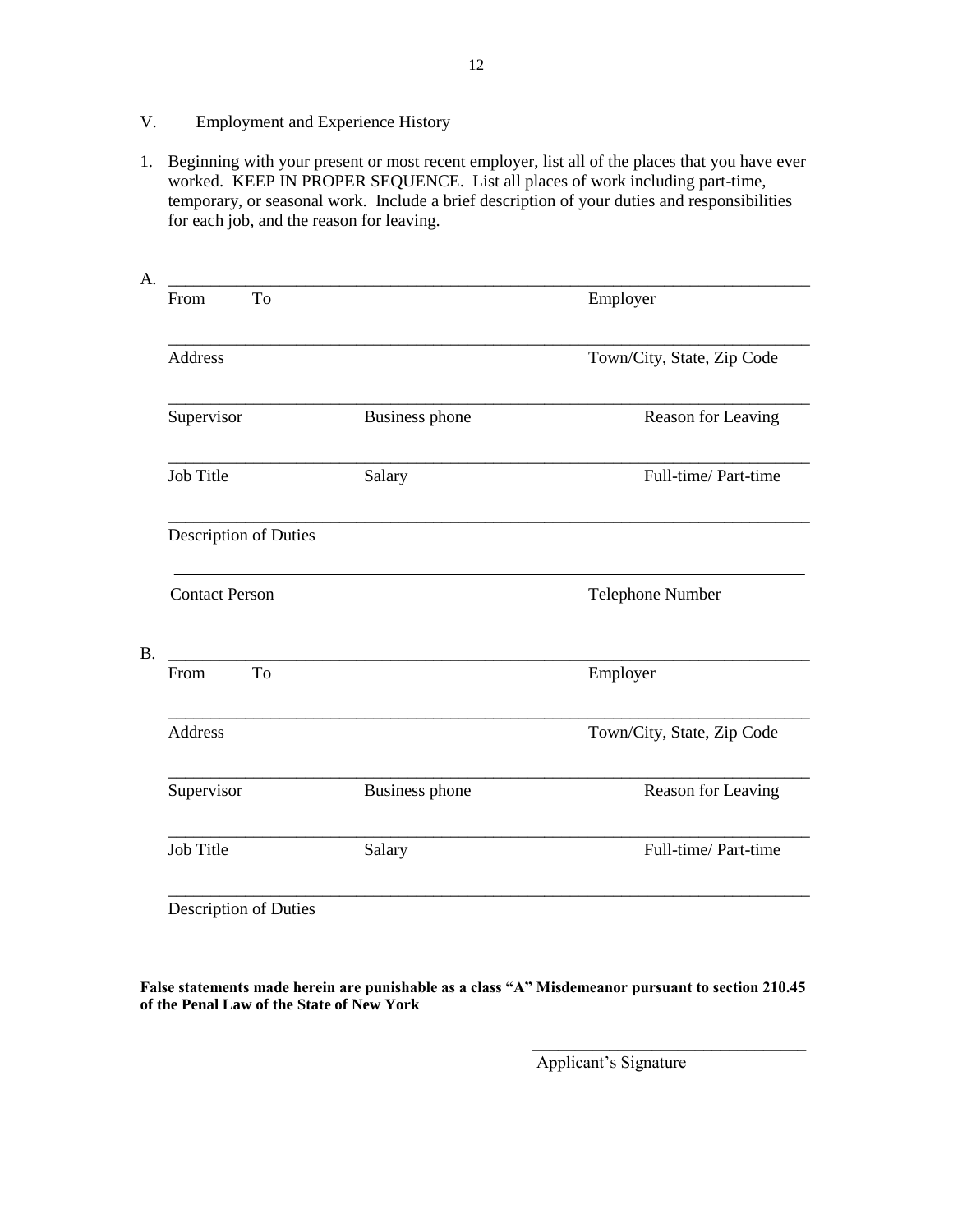| C. |                |                       |                                                                                                                      |                            |
|----|----------------|-----------------------|----------------------------------------------------------------------------------------------------------------------|----------------------------|
|    | From           | To                    |                                                                                                                      | Employer                   |
|    | Address        |                       |                                                                                                                      | Town/City, State, Zip Code |
|    | Supervisor     |                       | <b>Business phone</b>                                                                                                | Reason for Leaving         |
|    | Job Title      |                       | Salary                                                                                                               | Full-time/Part-time        |
|    |                | Description of Duties |                                                                                                                      |                            |
| D. |                |                       |                                                                                                                      |                            |
|    | From           | T <sub>o</sub>        | <u> 1980 - Jan Stein Harry Harry Harry Harry Harry Harry Harry Harry Harry Harry Harry Harry Harry Harry Harry H</u> | Employer                   |
|    | <b>Address</b> |                       |                                                                                                                      | Town/City, State, Zip Code |
|    | Supervisor     |                       | <b>Business phone</b>                                                                                                | Reason for Leaving         |
|    | Job Title      |                       | Salary                                                                                                               | Full-time/ Part-time       |
|    |                | Description of Duties |                                                                                                                      |                            |
| E. |                |                       |                                                                                                                      |                            |
|    | From           | To                    |                                                                                                                      | Employer                   |
|    | Address        |                       |                                                                                                                      | Town/City, State, Zip Code |
|    | Supervisor     |                       | <b>Business phone</b>                                                                                                | Reason for Leaving         |
|    | Job Title      |                       | Salary                                                                                                               | Full-time/Part-time        |
|    |                |                       |                                                                                                                      |                            |

Description of Duties

**False statements made herein are punishable as a class "A" Misdemeanor pursuant to section 210.45 of the Penal Law of the State of New York**

Applicant's Signature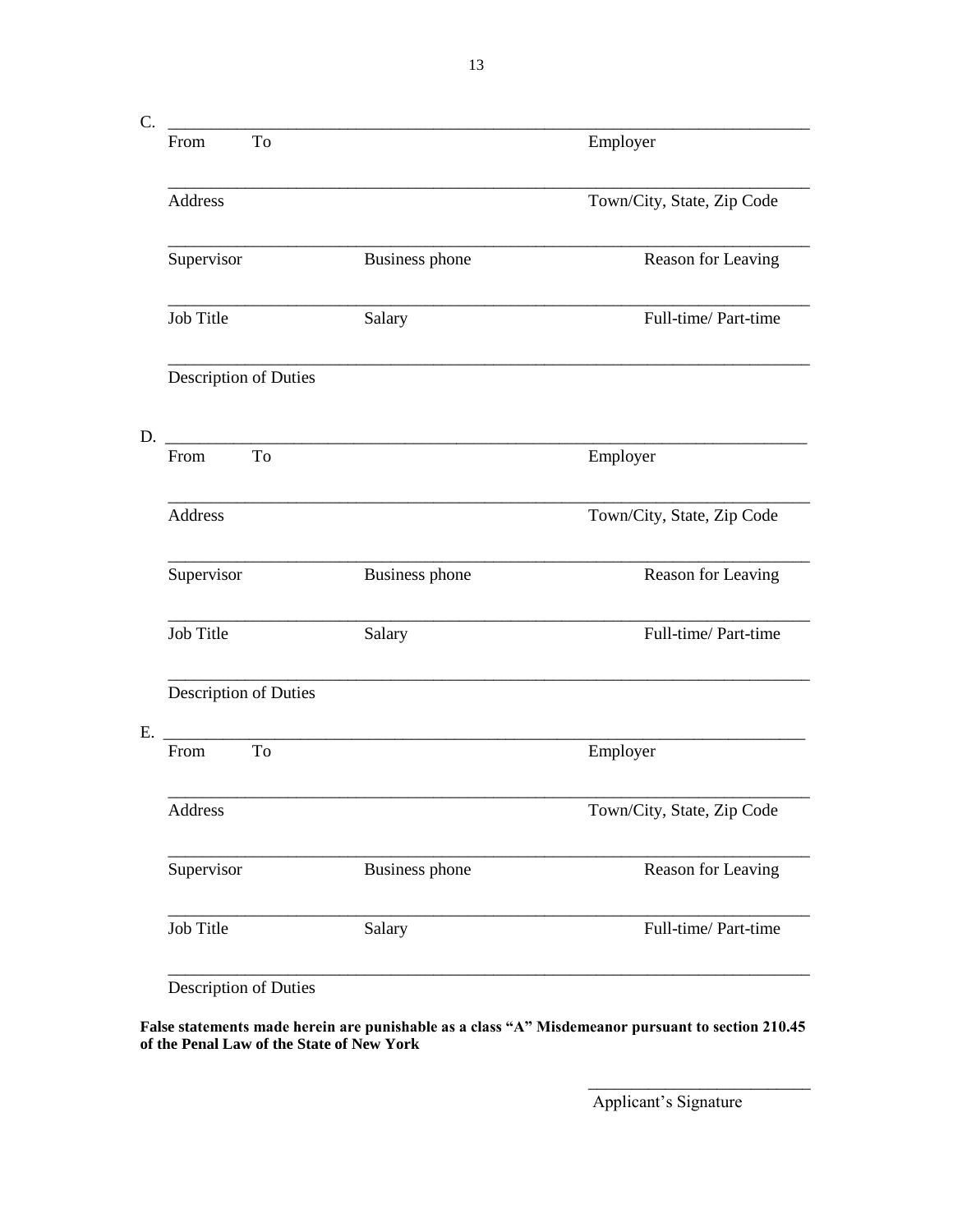F. \_\_\_\_\_\_\_\_\_\_\_\_\_\_\_\_\_\_\_\_\_\_\_\_\_\_\_\_\_\_\_\_\_\_\_\_\_\_\_\_\_\_\_\_\_\_\_\_\_\_\_\_\_\_\_\_\_\_\_\_\_\_\_\_\_\_\_\_\_\_\_\_\_\_\_ From To **Employer** \_\_\_\_\_\_\_\_\_\_\_\_\_\_\_\_\_\_\_\_\_\_\_\_\_\_\_\_\_\_\_\_\_\_\_\_\_\_\_\_\_\_\_\_\_\_\_\_\_\_\_\_\_\_\_\_\_\_\_\_\_\_\_\_\_\_\_\_\_\_\_\_\_\_\_ Address Town/City, State, Zip Code \_\_\_\_\_\_\_\_\_\_\_\_\_\_\_\_\_\_\_\_\_\_\_\_\_\_\_\_\_\_\_\_\_\_\_\_\_\_\_\_\_\_\_\_\_\_\_\_\_\_\_\_\_\_\_\_\_\_\_\_\_\_\_\_\_\_\_\_\_\_\_\_\_\_\_ Supervisor **Business phone** Reason for Leaving \_\_\_\_\_\_\_\_\_\_\_\_\_\_\_\_\_\_\_\_\_\_\_\_\_\_\_\_\_\_\_\_\_\_\_\_\_\_\_\_\_\_\_\_\_\_\_\_\_\_\_\_\_\_\_\_\_\_\_\_\_\_\_\_\_\_\_\_\_\_\_\_\_\_\_ Job Title Salary Full-time/ Part-time \_\_\_\_\_\_\_\_\_\_\_\_\_\_\_\_\_\_\_\_\_\_\_\_\_\_\_\_\_\_\_\_\_\_\_\_\_\_\_\_\_\_\_\_\_\_\_\_\_\_\_\_\_\_\_\_\_\_\_\_\_\_\_\_\_\_\_\_\_\_\_\_\_\_\_ Description of Duties  $G.$   $\qquad \qquad \qquad \qquad$ From To **Employer** \_\_\_\_\_\_\_\_\_\_\_\_\_\_\_\_\_\_\_\_\_\_\_\_\_\_\_\_\_\_\_\_\_\_\_\_\_\_\_\_\_\_\_\_\_\_\_\_\_\_\_\_\_\_\_\_\_\_\_\_\_\_\_\_\_\_\_\_\_\_\_\_\_\_\_ Address Town/City, State, Zip Code \_\_\_\_\_\_\_\_\_\_\_\_\_\_\_\_\_\_\_\_\_\_\_\_\_\_\_\_\_\_\_\_\_\_\_\_\_\_\_\_\_\_\_\_\_\_\_\_\_\_\_\_\_\_\_\_\_\_\_\_\_\_\_\_\_\_\_\_\_\_\_\_\_\_\_ Supervisor **Business phone** Reason for Leaving \_\_\_\_\_\_\_\_\_\_\_\_\_\_\_\_\_\_\_\_\_\_\_\_\_\_\_\_\_\_\_\_\_\_\_\_\_\_\_\_\_\_\_\_\_\_\_\_\_\_\_\_\_\_\_\_\_\_\_\_\_\_\_\_\_\_\_\_\_\_\_\_\_\_\_ Job Title Salary Salary Full-time/ Part-time \_\_\_\_\_\_\_\_\_\_\_\_\_\_\_\_\_\_\_\_\_\_\_\_\_\_\_\_\_\_\_\_\_\_\_\_\_\_\_\_\_\_\_\_\_\_\_\_\_\_\_\_\_\_\_\_\_\_\_\_\_\_\_\_\_\_\_\_\_\_\_\_\_\_\_ Description of Duties H. \_\_\_\_\_\_\_\_\_\_\_\_\_\_\_\_\_\_\_\_\_\_\_\_\_\_\_\_\_\_\_\_\_\_\_\_\_\_\_\_\_\_\_\_\_\_\_\_\_\_\_\_\_\_\_\_\_\_\_\_\_\_\_\_\_\_\_\_\_\_\_\_\_\_\_ From To Employer \_\_\_\_\_\_\_\_\_\_\_\_\_\_\_\_\_\_\_\_\_\_\_\_\_\_\_\_\_\_\_\_\_\_\_\_\_\_\_\_\_\_\_\_\_\_\_\_\_\_\_\_\_\_\_\_\_\_\_\_\_\_\_\_\_\_\_\_\_\_\_\_\_\_\_ Address Town/City, State, Zip Code \_\_\_\_\_\_\_\_\_\_\_\_\_\_\_\_\_\_\_\_\_\_\_\_\_\_\_\_\_\_\_\_\_\_\_\_\_\_\_\_\_\_\_\_\_\_\_\_\_\_\_\_\_\_\_\_\_\_\_\_\_\_\_\_\_\_\_\_\_\_\_\_\_\_\_ Supervisor **Business phone** Reason for Leaving \_\_\_\_\_\_\_\_\_\_\_\_\_\_\_\_\_\_\_\_\_\_\_\_\_\_\_\_\_\_\_\_\_\_\_\_\_\_\_\_\_\_\_\_\_\_\_\_\_\_\_\_\_\_\_\_\_\_\_\_\_\_\_\_\_\_\_\_\_\_\_\_\_\_\_ Job Title Salary Salary Full-time/ Part-time \_\_\_\_\_\_\_\_\_\_\_\_\_\_\_\_\_\_\_\_\_\_\_\_\_\_\_\_\_\_\_\_\_\_\_\_\_\_\_\_\_\_\_\_\_\_\_\_\_\_\_\_\_\_\_\_\_\_\_\_\_\_\_\_\_\_\_\_\_\_\_\_\_\_\_

Description of Duties

**False statements made herein are punishable as a class "A" Misdemeanor pursuant to section 210.45 of the Penal Law of the State of New York**

Applicant's Signature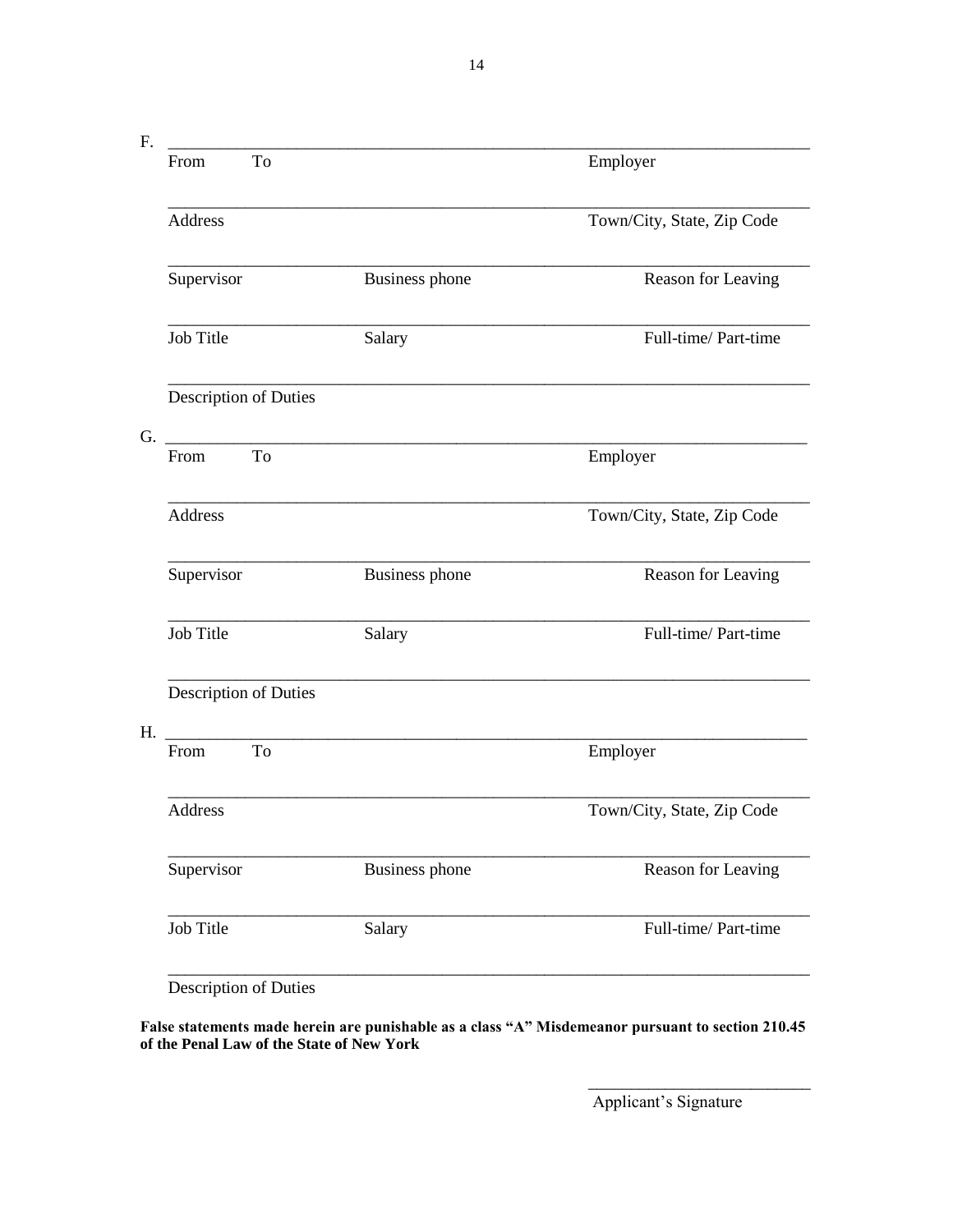2. Were you ever fired, terminated, dismissed, discharged, or asked to resign from any jobs you have ever held?: Yes \_\_\_\_\_\_ No \_\_\_\_\_\_

\_\_\_\_\_\_\_\_\_\_\_\_\_\_\_\_\_\_\_\_\_\_\_\_\_\_\_\_\_\_\_\_\_\_\_\_\_\_\_\_\_\_\_\_\_\_\_\_\_\_\_\_\_\_\_\_\_\_\_\_\_\_\_\_\_\_\_\_\_\_\_\_\_\_\_

\_\_\_\_\_\_\_\_\_\_\_\_\_\_\_\_\_\_\_\_\_\_\_\_\_\_\_\_\_\_\_\_\_\_\_\_\_\_\_\_\_\_\_\_\_\_\_\_\_\_\_\_\_\_\_\_\_\_\_\_\_\_\_\_\_\_\_\_\_\_\_\_\_\_\_

\_\_\_\_\_\_\_\_\_\_\_\_\_\_\_\_\_\_\_\_\_\_\_\_\_\_\_\_\_\_\_\_\_\_\_\_\_\_\_\_\_\_\_\_\_\_\_\_\_\_\_\_\_\_\_\_\_\_\_\_\_\_\_\_\_\_\_\_\_\_\_\_\_\_\_

\_\_\_\_\_\_\_\_\_\_\_\_\_\_\_\_\_\_\_\_\_\_\_\_\_\_\_\_\_\_\_\_\_\_\_\_\_\_\_\_\_\_\_\_\_\_\_\_\_\_\_\_\_\_\_\_\_\_\_\_\_\_\_\_\_\_\_\_\_\_\_\_\_\_\_

\_\_\_\_\_\_\_\_\_\_\_\_\_\_\_\_\_\_\_\_\_\_\_\_\_\_\_\_\_\_\_\_\_\_\_\_\_\_\_\_\_\_\_\_\_\_\_\_\_\_\_\_\_\_\_\_\_\_\_\_\_\_\_\_\_\_\_\_\_\_\_\_\_\_\_

\_\_\_\_\_\_\_\_\_\_\_\_\_\_\_\_\_\_\_\_\_\_\_\_\_\_\_\_\_\_\_\_\_\_\_\_\_\_\_\_\_\_\_\_\_\_\_\_\_\_\_\_\_\_\_\_\_\_\_\_\_\_\_\_\_\_\_\_\_\_\_\_\_\_\_

If Yes, give details:

3. Has any disciplinary action including written or verbal reprimand, counseling, memorandum, suspension, or any other form of discipline, other than referred to above, ever been taken against you regarding any employment position you have ever held?: Yes \_\_\_\_\_ No \_\_\_\_\_\_

If Yes, give details:

4. Have you ever been asked or required to submit to a lie detector test, polygraph, or any other mechanical or electronic test designed to test your truthfulness, as pre-employment requirement, or as a condition to maintain employment?: Yes \_\_\_\_\_\_ No \_\_\_\_\_\_\_

\_\_\_\_\_\_\_\_\_\_\_\_\_\_\_\_\_\_\_\_\_\_\_\_\_\_\_\_\_\_\_\_\_\_\_\_\_\_\_\_\_\_\_\_\_\_\_\_\_\_\_\_\_\_\_\_\_\_\_\_\_\_\_\_\_\_\_\_\_\_\_\_\_\_\_

\_\_\_\_\_\_\_\_\_\_\_\_\_\_\_\_\_\_\_\_\_\_\_\_\_\_\_\_\_\_\_\_\_\_\_\_\_\_\_\_\_\_\_\_\_\_\_\_\_\_\_\_\_\_\_\_\_\_\_\_\_\_\_\_\_\_\_\_\_\_\_\_\_\_\_

\_\_\_\_\_\_\_\_\_\_\_\_\_\_\_\_\_\_\_\_\_\_\_\_\_\_\_\_\_\_\_\_\_\_\_\_\_\_\_\_\_\_\_\_\_\_\_\_\_\_\_\_\_\_\_\_\_\_\_\_\_\_\_\_\_\_\_\_\_\_\_\_\_\_\_

\_\_\_\_\_\_\_\_\_\_\_\_\_\_\_\_\_\_\_\_\_\_\_\_\_\_\_\_\_\_\_\_\_\_\_\_\_\_\_\_\_\_\_\_\_\_\_\_\_\_\_\_\_\_\_\_\_\_\_\_\_\_\_\_\_\_\_\_\_\_\_\_\_\_\_

\_\_\_\_\_\_\_\_\_\_\_\_\_\_\_\_\_\_\_\_\_\_\_\_\_\_\_\_\_\_\_\_\_\_\_\_\_\_\_\_\_\_\_\_\_\_\_\_\_\_\_\_\_\_\_\_\_\_\_\_\_\_\_\_\_\_\_\_\_\_\_\_\_\_\_

If yes, give details:

**False statements made herein are punishable as a class "A" Misdemeanor pursuant to section 210.45 of the Penal Law of the State of New York**

Applicant's Signature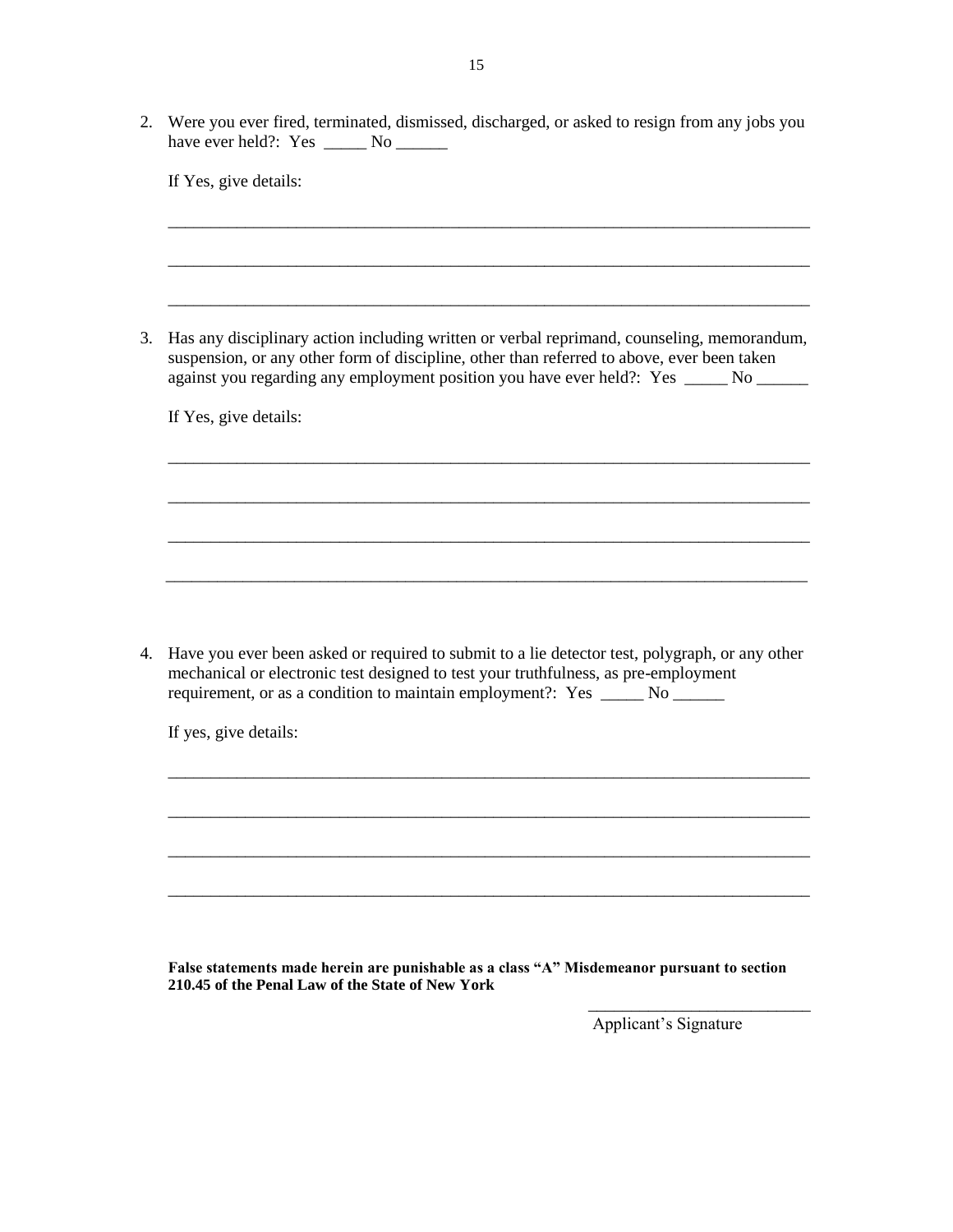5. Have you ever applied for a position with any other law enforcement agency?: Yes \_\_\_\_\_\_ No \_\_\_\_\_

If Yes, give details:

| Date | Agency | Position | Disposition |
|------|--------|----------|-------------|
| Date | Agency | Position | Disposition |
| Date | Agency | Position | Disposition |
| Date | Agency | Position | Disposition |

6. Have you ever been refused, or turned down, for employment by any potential employer? (Including law enforcement agencies): Yes \_\_\_\_\_ No \_\_\_\_\_

If Yes, give details:

7. If employed by a police department or other law agency, have you ever received charges in connection with alleged misconduct of rules and regulations?:

\_\_\_\_\_\_\_\_\_\_\_\_\_\_\_\_\_\_\_\_\_\_\_\_\_\_\_\_\_\_\_\_\_\_\_\_\_\_\_\_\_\_\_\_\_\_\_\_\_\_\_\_\_\_\_\_\_\_\_\_\_\_\_\_\_\_\_\_\_\_\_\_\_\_\_

\_\_\_\_\_\_\_\_\_\_\_\_\_\_\_\_\_\_\_\_\_\_\_\_\_\_\_\_\_\_\_\_\_\_\_\_\_\_\_\_\_\_\_\_\_\_\_\_\_\_\_\_\_\_\_\_\_\_\_\_\_\_\_\_\_\_\_\_\_\_\_\_\_\_\_

\_\_\_\_\_\_\_\_\_\_\_\_\_\_\_\_\_\_\_\_\_\_\_\_\_\_\_\_\_\_\_\_\_\_\_\_\_\_\_\_\_\_\_\_\_\_\_\_\_\_\_\_\_\_\_\_\_\_\_\_\_\_\_\_\_\_\_\_\_\_\_\_\_\_\_

\_\_\_\_\_\_\_\_\_\_\_\_\_\_\_\_\_\_\_\_\_\_\_\_\_\_\_\_\_\_\_\_\_\_\_\_\_\_\_\_\_\_\_\_\_\_\_\_\_\_\_\_\_\_\_\_\_\_\_\_\_\_\_\_\_\_\_\_\_\_\_\_\_\_\_

\_\_\_\_\_\_\_\_\_\_\_\_\_\_\_\_\_\_\_\_\_\_\_\_\_\_\_\_\_\_\_\_\_\_\_\_\_\_\_\_\_\_\_\_\_\_\_\_\_\_\_\_\_\_\_\_\_\_\_\_\_\_\_\_\_\_\_\_\_\_\_\_\_\_\_

If Yes, give specific details, including dates:

**False statements made herein are punishable as a class "A" Misdemeanor pursuant to section 210.45 of the Penal Law of the State of New York**

Applicant's Signature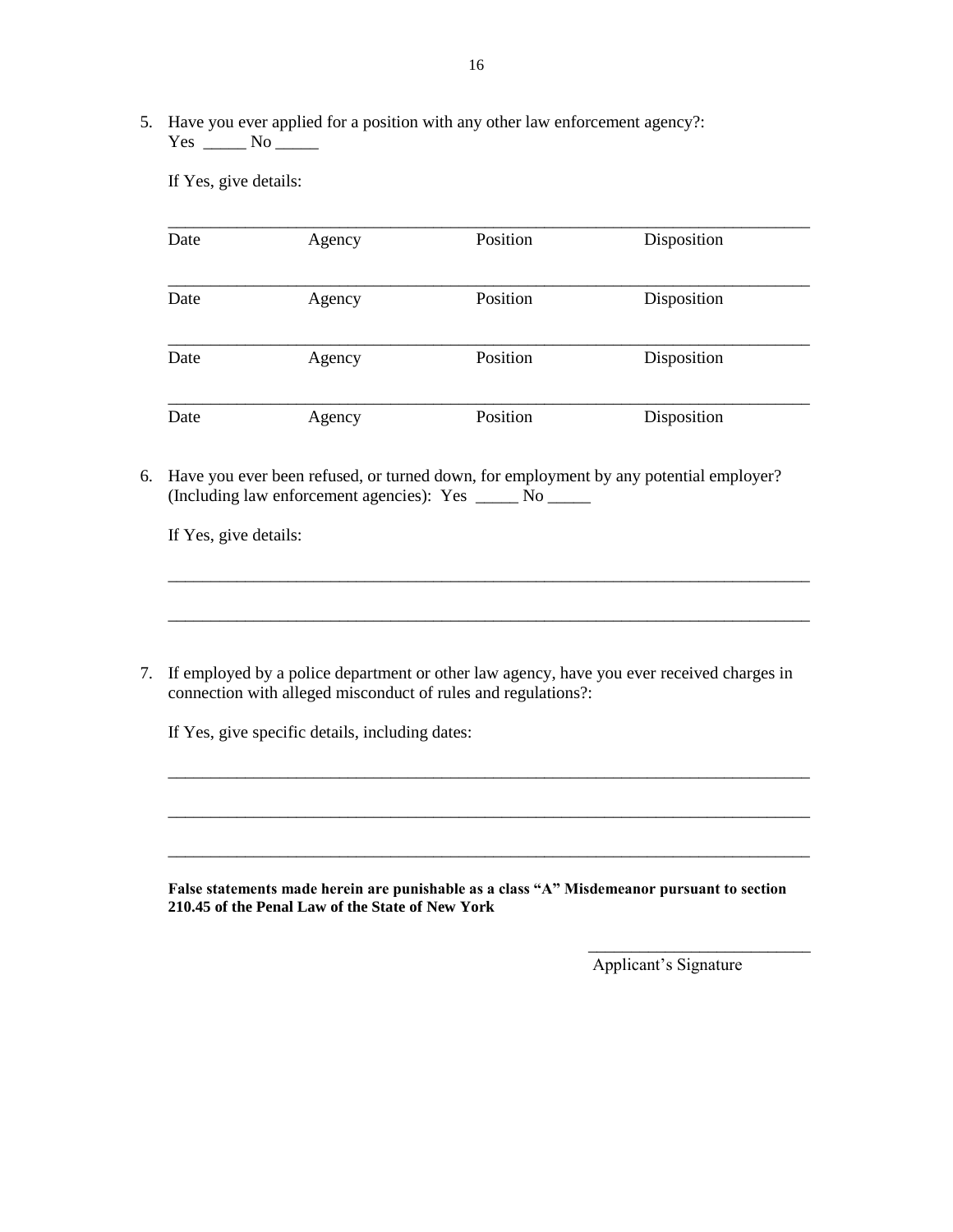8. Were you ever, or are you now, on any civil service list?: Yes \_\_\_\_\_ No \_\_\_\_\_\_

If yes, give details:

| Year                                                | Position                                                                                                                                                                                                                                                                    |                 | Agency |  |  |
|-----------------------------------------------------|-----------------------------------------------------------------------------------------------------------------------------------------------------------------------------------------------------------------------------------------------------------------------------|-----------------|--------|--|--|
| Year                                                | Position                                                                                                                                                                                                                                                                    |                 | Agency |  |  |
| Year                                                | Position                                                                                                                                                                                                                                                                    | Agency          |        |  |  |
| 9.<br>$Yes$ No $\_\_\_\_\$<br>If Yes, give details: | Have you ever applied for, claimed, received, or are now receiving any benefits under any<br>law concerning unemployment, disability, worker's compensation, social security, veteran<br>administration, public assistance, welfare, or other social services assistance? : |                 |        |  |  |
| Date                                                | Type of Assistance                                                                                                                                                                                                                                                          | Agency/Employer | Reason |  |  |
| Date                                                | Type of Assistance                                                                                                                                                                                                                                                          | Agency/Employer | Reason |  |  |
| Date                                                | Type of Assistance                                                                                                                                                                                                                                                          | Agency/Employer | Reason |  |  |
|                                                     | 10. Has any claim for any such benefit been rejected or disallowed?: Yes ______ No ______                                                                                                                                                                                   |                 |        |  |  |
| If Yes, give details:                               |                                                                                                                                                                                                                                                                             |                 |        |  |  |
| Date                                                | Type of Assistance                                                                                                                                                                                                                                                          | Agency/Employer | Reason |  |  |
| Date                                                | Type of Assistance                                                                                                                                                                                                                                                          | Agency/Employer | Reason |  |  |
| Date                                                | Type of Assistance                                                                                                                                                                                                                                                          | Agency/Employer | Reason |  |  |

**False statements made herein are punishable as a class "A" Misdemeanor pursuant to section 210.45 of the Penal Law of the State of New York**

Applicant's Signature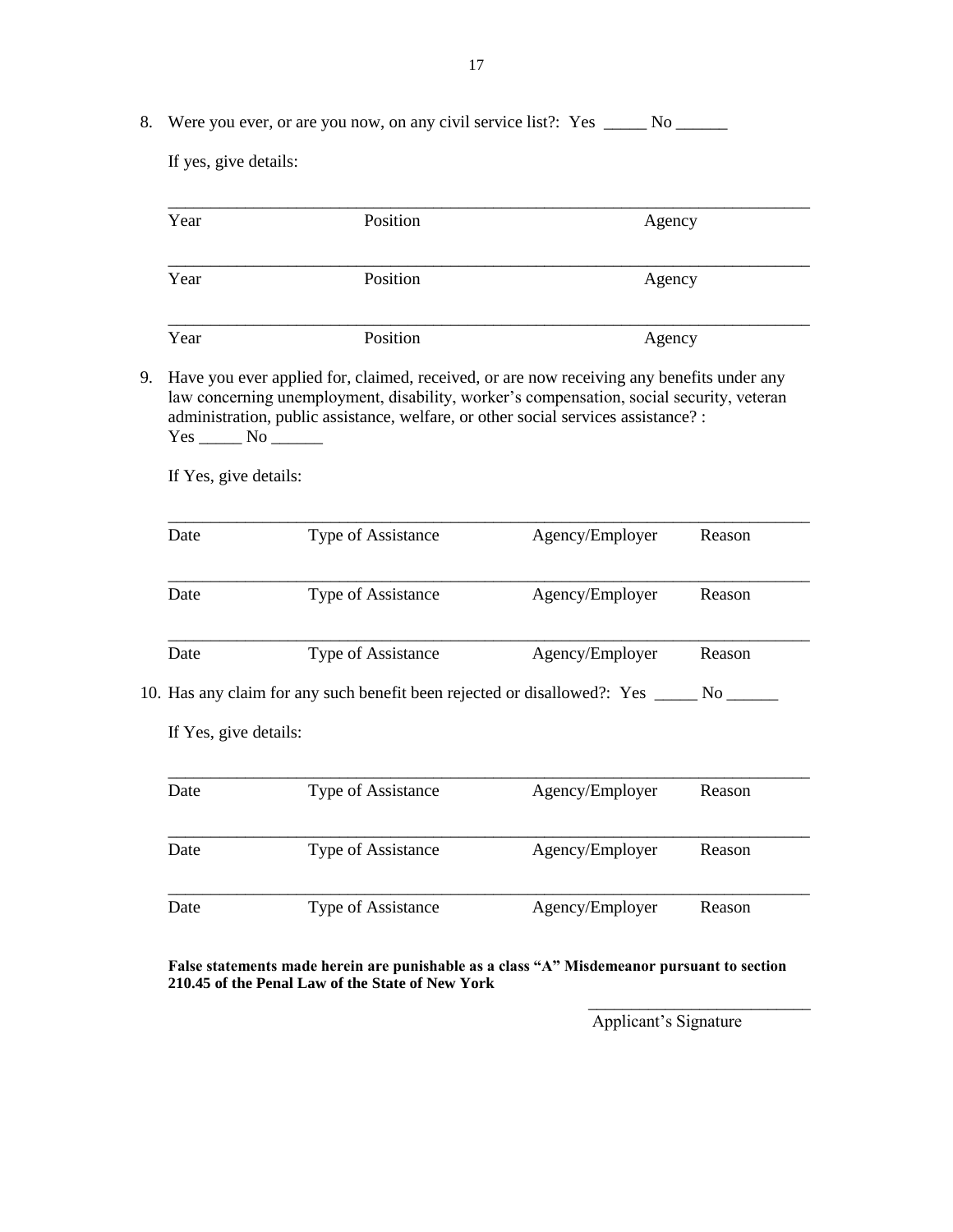11. Do you have, or have you ever had, any interest as an officer, partner, shareholder, or stockholder in any business, partnership, or venture?: Yes \_\_\_\_\_ No \_\_\_\_\_\_

If Yes, give details:

|                      |                        | Name of Business                                   | Type of Business                                                                           | Partner (s)       |
|----------------------|------------------------|----------------------------------------------------|--------------------------------------------------------------------------------------------|-------------------|
| Date                 |                        | Name of Business                                   | Type of Business                                                                           | Partner (s)       |
| VII. Military Record |                        |                                                    |                                                                                            |                   |
| 1.                   | $Yes \_\_\_ No \_\_\_$ |                                                    | Are you now or have you ever been registered with the Selective Service?:                  |                   |
|                      | If Yes, give details:  |                                                    |                                                                                            |                   |
| Date                 |                        |                                                    | <b>Selective Service Number</b>                                                            | Classification    |
|                      |                        | of firearms for any reason?: Yes _______ No ______ | Are you now or have you ever been a conscientious objector or otherwise opposed to the use |                   |
|                      | If Yes, give details:  |                                                    |                                                                                            |                   |
|                      |                        |                                                    |                                                                                            |                   |
|                      |                        |                                                    | Have you ever asked for or received a deferment from the military service?:                |                   |
|                      | If Yes, give details:  |                                                    |                                                                                            |                   |
| 4.                   |                        | Marine Corps, Air Force, Coast Guard, R.O.T.C.?:   | Have you ever served in the Armed Forces of the United States including: Army, Navy        |                   |
| Date Entered         |                        | Date Discharged                                    | <b>Branch</b>                                                                              | Type of Discharge |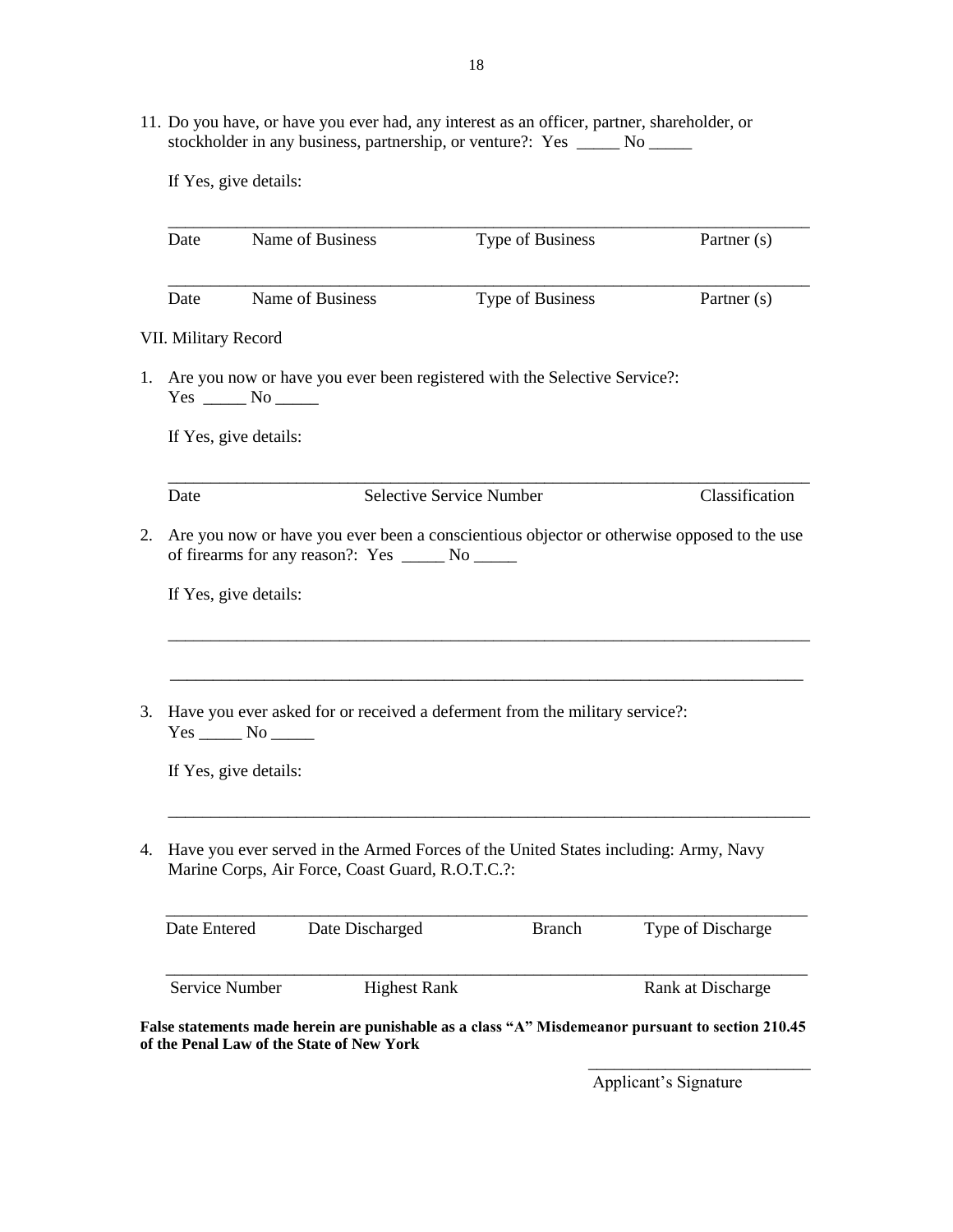5. Are you now serving or have you ever served in any military reserve unit or National Guard Unit?: Yes \_\_\_\_\_\_ No \_\_\_\_\_\_ If Yes, give details:

|                       | Date Entered/Separated | Unit/Branch                                            | Location                                                                                                                                                            | Rank                                                                                         |
|-----------------------|------------------------|--------------------------------------------------------|---------------------------------------------------------------------------------------------------------------------------------------------------------------------|----------------------------------------------------------------------------------------------|
|                       |                        | service?: Yes _______ No _______ If Yes, give details: | Did you receive any commendations, awards, or medals in connection with your military                                                                               |                                                                                              |
|                       |                        |                                                        | court martial, summary proceedings, Article 15 Action, Captain's Mast, Company<br>Punishment, or any other disciplinary action?: Yes ______ No ______               | Were you ever subjected to any disciplinary proceedings while in military service, including |
|                       |                        |                                                        |                                                                                                                                                                     |                                                                                              |
| If Yes, give details: |                        |                                                        | Are you now receiving or have you ever received any benefits related to your military<br>service, including Veteran's Administration benefits?: Yes ______ No _____ |                                                                                              |
| Dates                 |                        | Type of Benefit                                        |                                                                                                                                                                     | <b>Agency Granting</b>                                                                       |

**False statements made herein are punishable as a class "A" Misdemeanor pursuant to section 210.45 of the Penal Law of the State of New York**

Applicant's Signature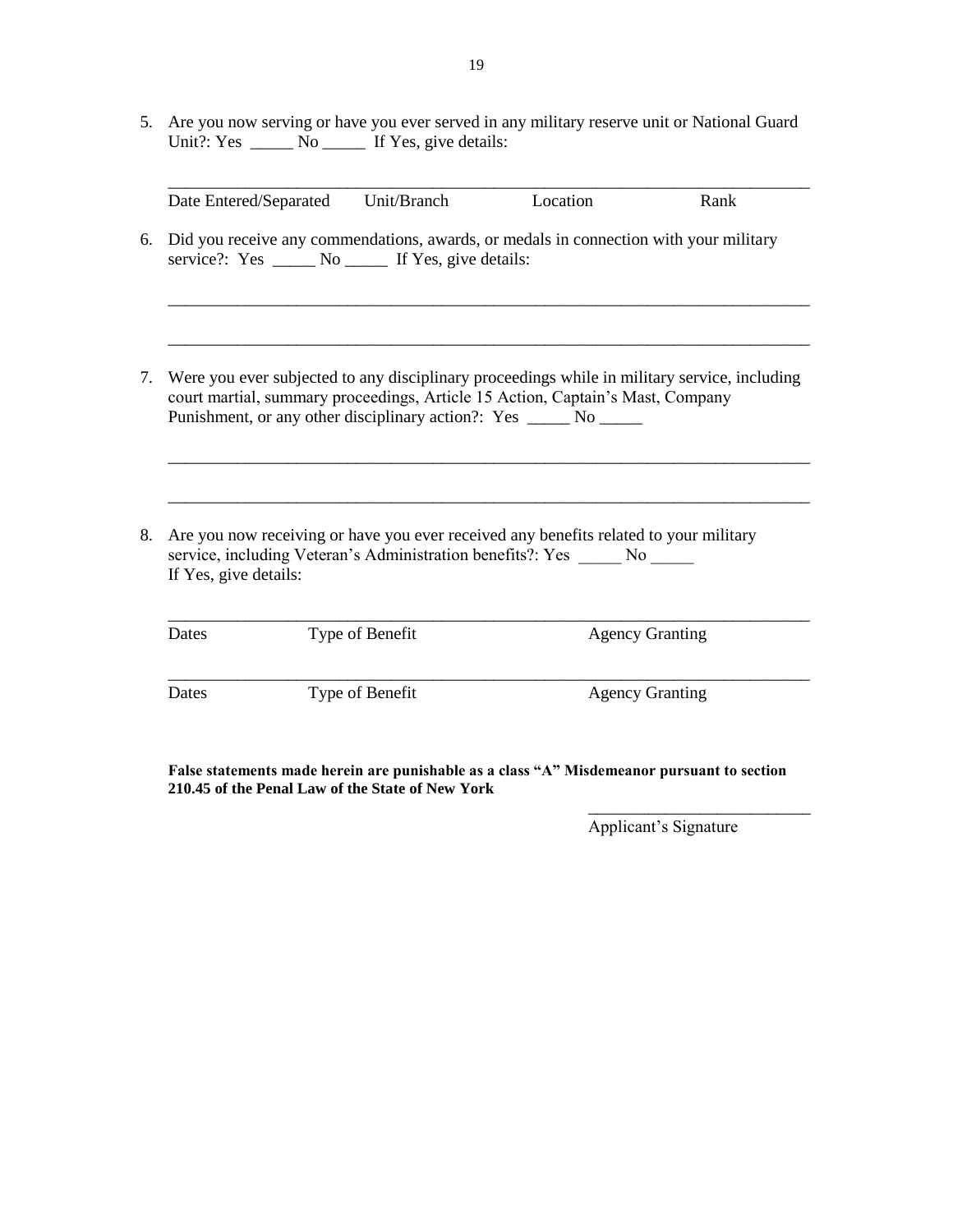- VIII. Motor Vehicle/ Driver's Information
- 1. Do you now possess a valid driver's license?: Yes \_\_\_\_\_\_ No \_\_\_\_\_\_ If Yes, give details:

|  | nber<br>$10.4$ me $\mu$ | $-11$<br>∼ |  |
|--|-------------------------|------------|--|

2. Have you ever possessed a driver's license from a state other than the State of New York?: Yes \_\_\_\_\_\_ No \_\_\_\_\_\_ If Yes, give details:

 \_\_\_\_\_\_\_\_\_\_\_\_\_\_\_\_\_\_\_\_\_\_\_\_\_\_\_\_\_\_\_\_\_\_\_\_\_\_\_\_\_\_\_\_\_\_\_\_\_\_\_\_\_\_\_\_\_\_\_\_\_\_\_\_\_\_\_\_\_\_\_\_ State Class/Type License Number Date Expires

3. Have any driver's licenses you ever held, or registrations for motor vehicles registered to you, ever been suspended or revoked?: Yes \_\_\_\_\_ No \_\_\_\_\_ If Yes, give details:

| Date | Court | Reason | Date Cleared |
|------|-------|--------|--------------|
| Date | Court | Reason | Date Cleared |

4. List all vehicles registered to yourself, or your spouse, in New York State or any other state (include motorcycles, mopeds, etc.):

| Expiration | Make | Year | Plate Number | <b>State</b> |
|------------|------|------|--------------|--------------|
| Expiration | Make | Year | Plate Number | <b>State</b> |
| Expiration | Make | Year | Plate Number | <b>State</b> |
| Expiration | Make | Year | Plate Number | State        |

5. List all traffic tickets, parking tickets, citations, summonses, which you have ever received as an adult or juvenile. Begin with the most recent.

| Month/Year | <b>Original Charge</b> | Location | Police Agency | Disposition |
|------------|------------------------|----------|---------------|-------------|
| Month/Year | <b>Original Charge</b> | Location | Police Agency | Disposition |

**False statements made herein are punishable as a class "A" Misdemeanor pursuant to section 210.45 of the Penal Law of the State of New York**

> \_\_\_\_\_\_\_\_\_\_\_\_\_\_\_\_\_\_\_\_\_\_\_\_\_\_ Applicant's Signature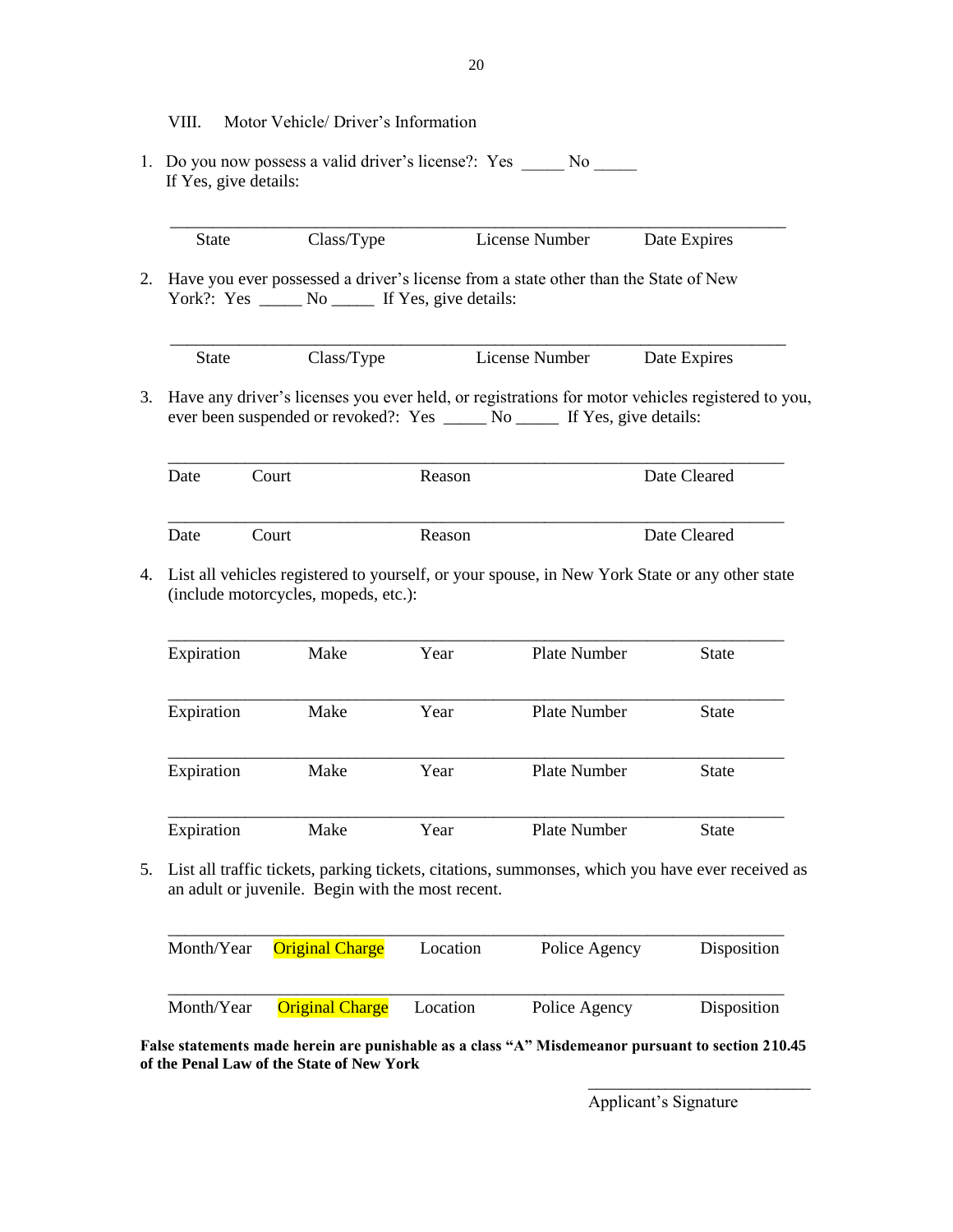| Month/Year | <b>Original Charge</b>                                                                                                                                              | Location | Police Agency    |               | Disposition   |
|------------|---------------------------------------------------------------------------------------------------------------------------------------------------------------------|----------|------------------|---------------|---------------|
| Month/Year | <b>Original Charge</b>                                                                                                                                              | Location | Police Agency    |               | Disposition   |
| Month/Year | <b>Original Charge</b>                                                                                                                                              | Location | Police Agency    |               | Disposition   |
| Month/Year | <b>Original Charge</b>                                                                                                                                              | Location | Police Agency    |               | Disposition   |
|            | Are there currently any outstanding unpaid summonses or traffic tickets against you, or on<br>any vehicle owned by you?: Yes ______ No ______ If Yes, give details: |          |                  |               |               |
|            |                                                                                                                                                                     |          |                  |               |               |
|            |                                                                                                                                                                     |          |                  |               |               |
|            |                                                                                                                                                                     |          |                  |               |               |
|            | Have you ever been involved in any motor vehicle accident, either as a driver, passenger, or<br>pedestrian?: Yes _______ No _______ If Yes, give details:           |          |                  |               |               |
| Date       | Location                                                                                                                                                            |          |                  | Police Agency |               |
| Date       | Location                                                                                                                                                            |          |                  | Police Agency |               |
|            | Have you ever been injured as a result of any motor vehicle accident, either as driver,<br>passenger, or pedestrian?: Yes _______ No _____ If Yes, give details:    |          |                  |               |               |
| Date       | Location                                                                                                                                                            |          | Nature of Injury |               | Police Agency |

**False statements made herein are punishable as a class "A" Misdemeanor pursuant to section 210.45 of the Penal Law of the State of New York**

Applicant's Signature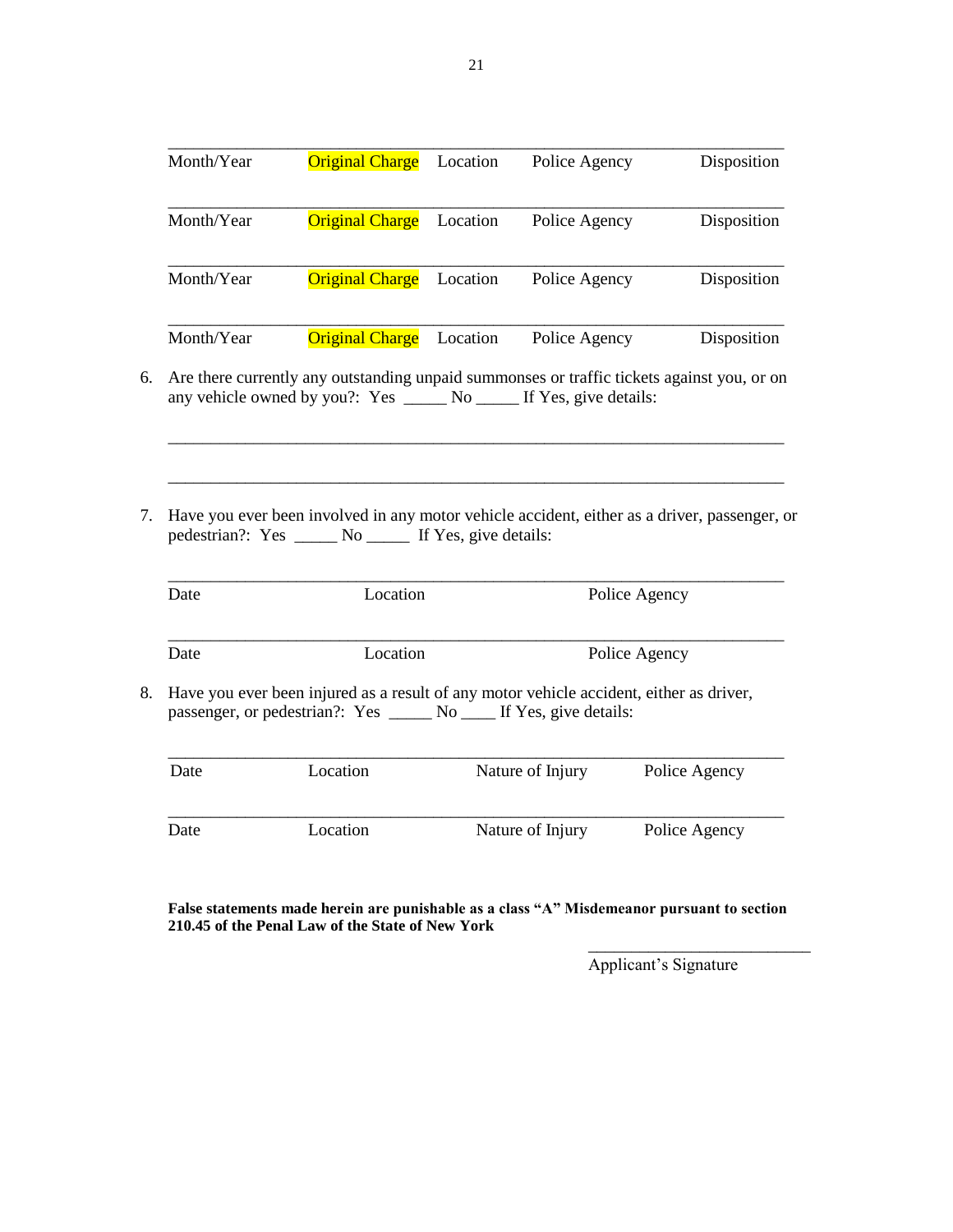IX. Criminal and Non-Criminal History

1. OTHER THAN TRAFFIC INFRACTIONS, have you ever been arrested, charged, or convicted of any violation of law in any jurisdiction?: (Including Juvenile Delinquency, Youthful Offender, or Adjudication) Yes \_\_\_\_\_ No \_\_\_\_\_ If Yes, give details:

22

|    | Date       | <b>Original Charge</b>                                                                   | Police Agency                                                                                 |
|----|------------|------------------------------------------------------------------------------------------|-----------------------------------------------------------------------------------------------|
|    |            | Location (Town/City/County/State)                                                        | Disposition                                                                                   |
| В. | Date       | <b>Original Charge</b>                                                                   | Police Agency                                                                                 |
|    |            | Location (Town/City/County/State)                                                        | Disposition                                                                                   |
|    | C.<br>Date | <b>Original Charge</b>                                                                   | Police Agency                                                                                 |
|    |            | Location (Town/City/County/State)                                                        | Disposition                                                                                   |
| D. | Date       | <u> 1980 - Jan Stein Harry Harry Barnett, amerikan bisa da</u><br><b>Original Charge</b> | Police Agency                                                                                 |
|    |            | Location (Town/City/County/State)                                                        | Disposition                                                                                   |
|    |            | are now pending or have not been paid?: Yes _______ No _______ If Yes, give details:     | Are there any proceedings or charges, fines or penalties involving any violation of law which |
|    |            |                                                                                          |                                                                                               |

**False statements made herein are punishable as a class "A" Misdemeanor pursuant to section 210.45 of the Penal Law of the State of New York**

Applicant's Signature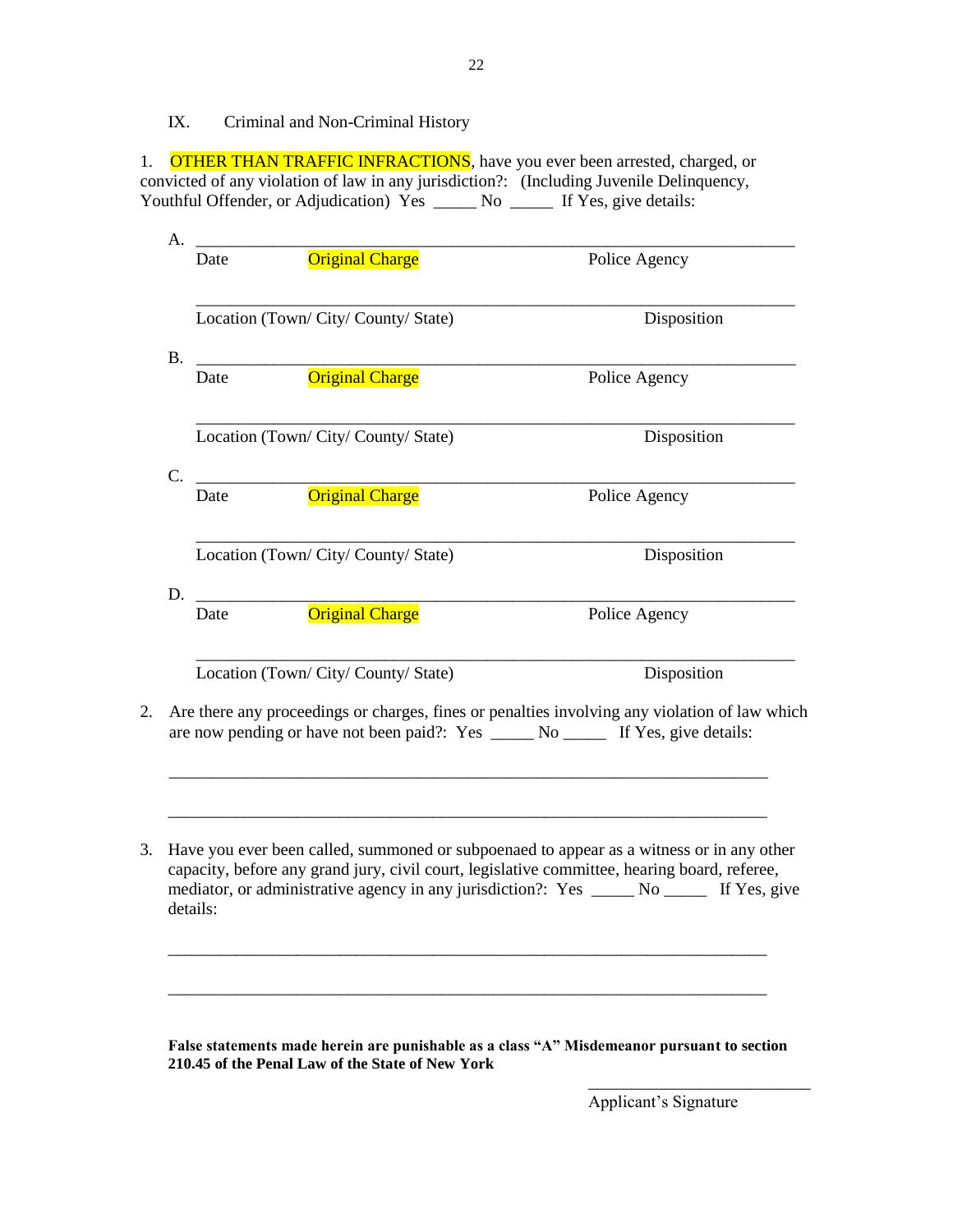4. Have you ever been involved in any capacity (Plaintiff, Defendant, Respondent, Witness, etc.) in any civil proceedings in any court (Small Claims, Family Court, State Court, etc.) of this state or any other jurisdiction?: Yes \_\_\_\_\_ No \_\_\_\_\_ If Yes, give details:

| A <sub>1</sub> | Date                    | Court                                                                                                                  | Disposition                                                                                                                                                                              |
|----------------|-------------------------|------------------------------------------------------------------------------------------------------------------------|------------------------------------------------------------------------------------------------------------------------------------------------------------------------------------------|
|                |                         |                                                                                                                        |                                                                                                                                                                                          |
|                | Matter Involved         |                                                                                                                        |                                                                                                                                                                                          |
| <b>B.</b>      | Date                    | <u> 1980 - Johann Stoff, fransk politik (d. 1980)</u><br>Court                                                         | Disposition                                                                                                                                                                              |
|                |                         |                                                                                                                        |                                                                                                                                                                                          |
|                | Matter Involved         |                                                                                                                        |                                                                                                                                                                                          |
|                |                         |                                                                                                                        | Have you ever been contacted, interviewed, questioned, or detained for investigation by any<br>police agency or other related law enforcement agency, either as a juvenile or an adult?: |
|                |                         |                                                                                                                        |                                                                                                                                                                                          |
|                |                         | Have you ever been involved as a defendant in a paternity proceeding?:<br>Yes _______ No _______ If Yes, give details: |                                                                                                                                                                                          |
|                |                         |                                                                                                                        |                                                                                                                                                                                          |
|                | X. Firearms Information |                                                                                                                        |                                                                                                                                                                                          |

Date Issued Issuing Authority Certificate Number \_\_\_\_\_\_\_\_\_\_\_\_\_\_\_\_\_\_\_\_\_\_\_\_\_\_\_\_\_\_\_\_\_\_\_\_\_\_\_\_\_\_\_\_\_\_\_\_\_\_\_\_\_\_\_\_\_\_\_\_\_\_\_\_\_\_\_\_\_\_ Date Issued Issuing Authority Certificate Number

**False statements made herein are punishable as a class "A" Misdemeanor pursuant to section 210.45 of the Penal Law of the State of New York**

Applicant's Signature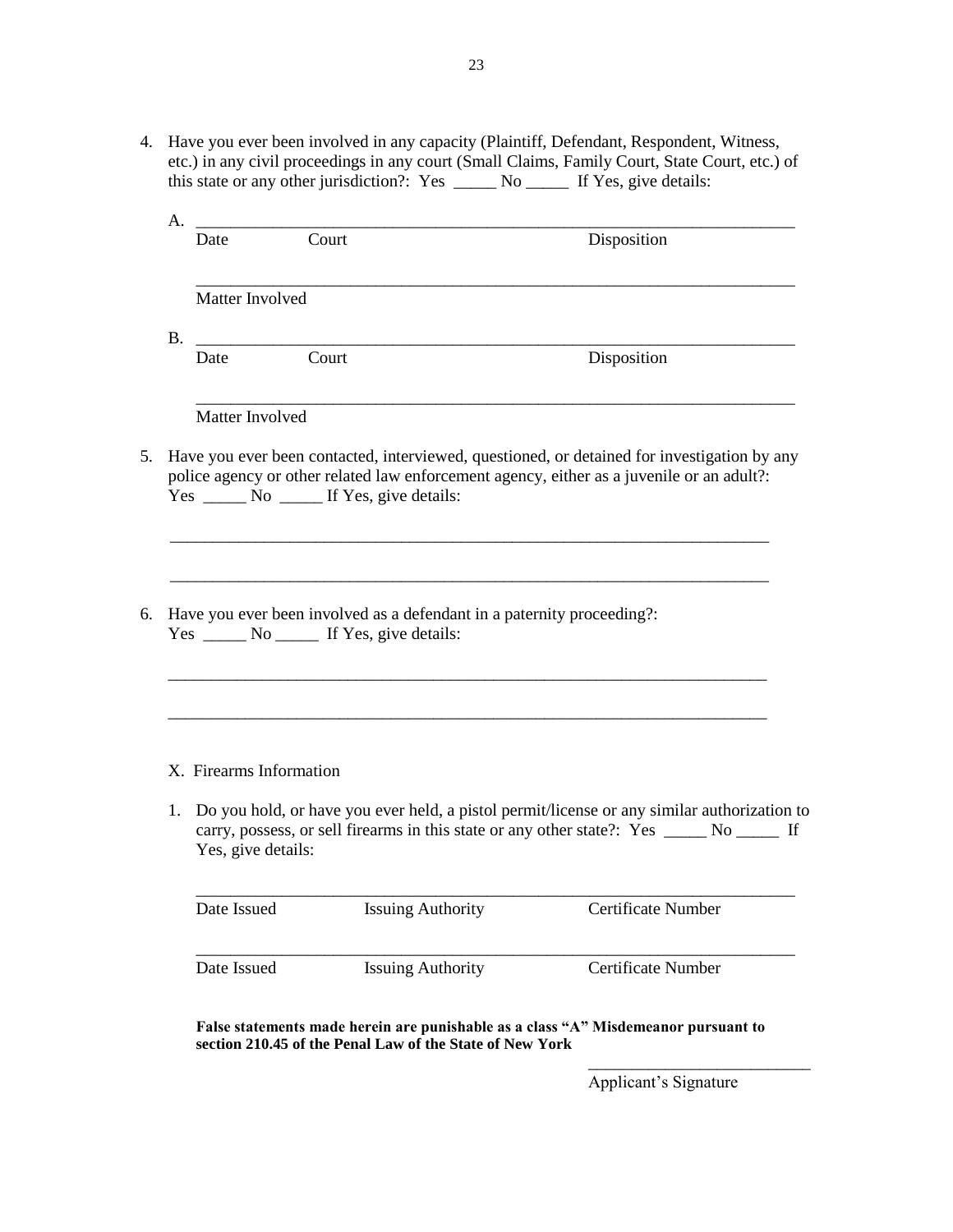2. Has any application by you for such a permit /license ever been rejected, denied, or suspended?: Yes \_\_\_\_\_ No \_\_\_\_\_ If Yes, give details:

\_\_\_\_\_\_\_\_\_\_\_\_\_\_\_\_\_\_\_\_\_\_\_\_\_\_\_\_\_\_\_\_\_\_\_\_\_\_\_\_\_\_\_\_\_\_\_\_\_\_\_\_\_\_\_\_\_\_\_\_\_\_\_\_\_\_\_\_\_\_

\_\_\_\_\_\_\_\_\_\_\_\_\_\_\_\_\_\_\_\_\_\_\_\_\_\_\_\_\_\_\_\_\_\_\_\_\_\_\_\_\_\_\_\_\_\_\_\_\_\_\_\_\_\_\_\_\_\_\_\_\_\_\_\_\_\_\_\_\_\_

3. List all firearms you currently own or possess.

| Make | Model | Serial No. | Caliber | Authority (Permit, Etc.) |
|------|-------|------------|---------|--------------------------|
| Make | Model | Serial No. | Caliber | Authority (Permit, Etc.) |
| Make | Model | Serial No. | Caliber | Authority (Permit, Etc.) |
| Make | Model | Serial No. | Caliber | Authority (Permit, Etc.) |
| Make | Model | Serial No. | Caliber | Authority (Permit, Etc.) |
| Make | Model | Serial No. | Caliber | Authority (Permit, Etc.) |

## XI. Financial and Credit History

1. List all savings, checking, and other accounts maintained by you or your spouse:

| Name/Address of Institution | Name on Account | Type                   |
|-----------------------------|-----------------|------------------------|
| <b>Account Number</b>       |                 | <b>Present Balance</b> |
| Name/Address of Institution | Name on Account | Type                   |
| <b>Account Number</b>       |                 | <b>Present Balance</b> |

**False statements made herein are punishable as a class "A" Misdemeanor pursuant to section 210.45 of the Penal Law of the State of New York**

\_\_\_\_\_\_\_\_\_\_\_\_\_\_\_\_\_\_\_\_\_\_\_\_\_\_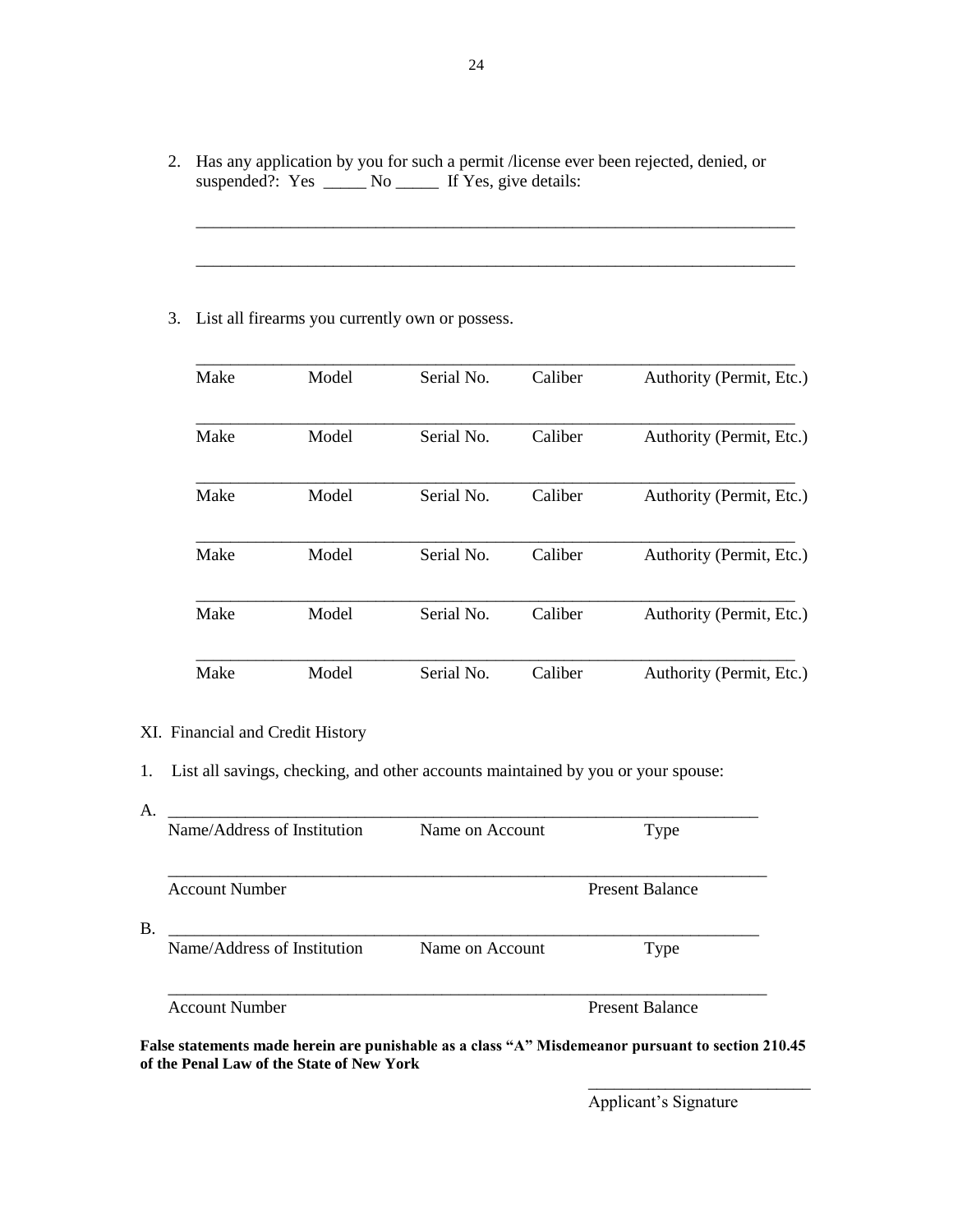| Name/Address of Institution                                                                                                                                           | Name on Account       | Type                   |
|-----------------------------------------------------------------------------------------------------------------------------------------------------------------------|-----------------------|------------------------|
|                                                                                                                                                                       |                       |                        |
| <b>Account Number</b>                                                                                                                                                 |                       | <b>Present Balance</b> |
| D.                                                                                                                                                                    |                       |                        |
| Name/Address of Institution                                                                                                                                           | Name on Account       | Type                   |
| <b>Account Number</b>                                                                                                                                                 |                       | <b>Present Balance</b> |
| List all loans currently outstanding for which you or your spouse are principal debtor,<br>mortgagor, co-signer, etc. (i.e. Mortgage, Car Loan, Personal Loan, etc.): |                       |                        |
| Name/Address of Creditor                                                                                                                                              | <b>Unpaid Balance</b> | <b>Monthly Payment</b> |
| <b>Account Number</b>                                                                                                                                                 |                       | Type of Loan           |
| Name/Address of Creditor                                                                                                                                              | <b>Unpaid Balance</b> | <b>Monthly Payment</b> |
| <b>Account Number</b>                                                                                                                                                 |                       | Type of Loan           |
| Name/Address of Creditor                                                                                                                                              | <b>Unpaid Balance</b> | <b>Monthly Payment</b> |
| <b>Account Number</b>                                                                                                                                                 |                       | Type of Loan           |
| Name/Address of Creditor                                                                                                                                              | <b>Unpaid Balance</b> | <b>Monthly Payment</b> |
| <b>Account Number</b>                                                                                                                                                 |                       | Type of Loan           |
| Name/Address of Creditor                                                                                                                                              | <b>Unpaid Balance</b> | <b>Monthly Payment</b> |
| <b>Account Number</b>                                                                                                                                                 |                       | Type of Loan           |

**False statements made herein are punishable as a class "A" Misdemeanor pursuant to section 210.45 of the Penal Law of the State of New York**

25

Applicant's Signature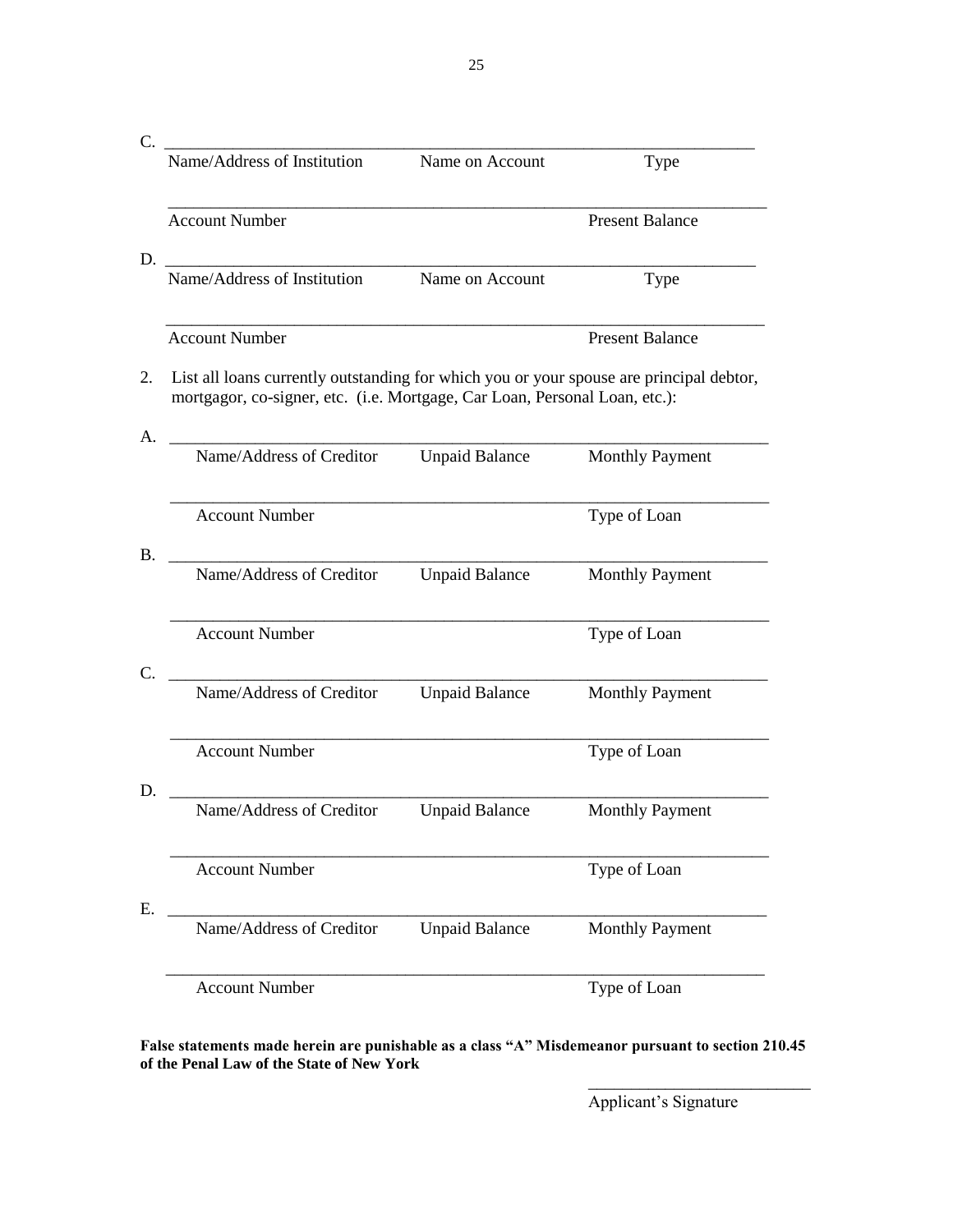3. List all credit cards/accounts held by you or your spouse:

| Creditor          |                                                                                                                                                                                         |                       |                        |
|-------------------|-----------------------------------------------------------------------------------------------------------------------------------------------------------------------------------------|-----------------------|------------------------|
|                   | <b>Account Number</b>                                                                                                                                                                   | <b>Unpaid Balance</b> | <b>Monthly Payment</b> |
| B.                |                                                                                                                                                                                         |                       |                        |
| Creditor          | <b>Account Number</b>                                                                                                                                                                   | <b>Unpaid Balance</b> | <b>Monthly Payment</b> |
| C.                |                                                                                                                                                                                         |                       |                        |
| Creditor          | <b>Account Number</b>                                                                                                                                                                   | <b>Unpaid Balance</b> | <b>Monthly Payment</b> |
| D.                |                                                                                                                                                                                         |                       |                        |
| Creditor          | <b>Account Number</b>                                                                                                                                                                   | <b>Unpaid Balance</b> | <b>Monthly Payment</b> |
| E.                |                                                                                                                                                                                         |                       |                        |
| Creditor          | <b>Account Number</b>                                                                                                                                                                   | <b>Unpaid Balance</b> | <b>Monthly Payment</b> |
| interest:         | 4. List all judgments, bad debts, wage assignment, garnishee, fines, or penalties outstanding<br>against you, your spouse, or any partnership or corporation which you have a principal |                       |                        |
| A. Q.<br>Creditor | <b>Account Number</b>                                                                                                                                                                   |                       | Amount                 |
|                   |                                                                                                                                                                                         |                       |                        |
| B.<br>Creditor    | <b>Account Number</b>                                                                                                                                                                   |                       | Amount                 |
|                   | Have you, your spouse, or any partnership or corporation in which you have a principal<br>interest ever declared, filed for, or been adjudicated bankrupt, either voluntarily, or       |                       |                        |
|                   | involuntarily?: _____ Yes _____ No If Yes, give details:                                                                                                                                |                       |                        |
|                   | Have you ever been refused credit?: Yes _______ No _______ If Yes, give details:                                                                                                        |                       |                        |

**of the Penal Law of the State of New York**

Applicant's Signature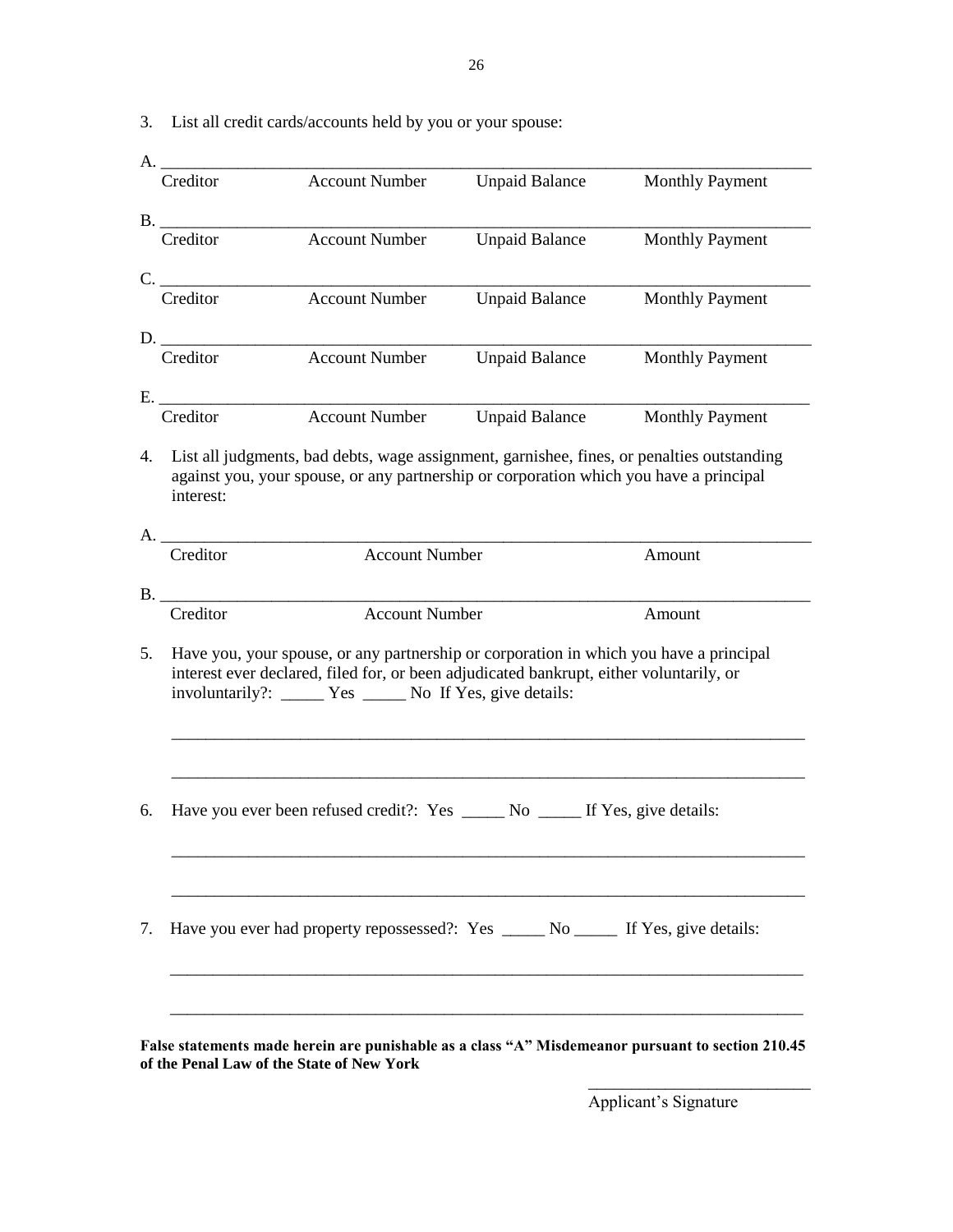| 8. Have you ever been refused life, automobile, health, or other insurance policy?:   |
|---------------------------------------------------------------------------------------|
| 9. Have you ever had a life, automobile, health, or other insurance policy canceled?: |
| 10. Have you ever been bonded?: Yes _______ No _______ If Yes, give details:          |
|                                                                                       |
|                                                                                       |

**False statements made herein are punishable as a class "A" Misdemeanor pursuant to section 210.45 of the Penal Law of the State of New York**

Applicant's Signature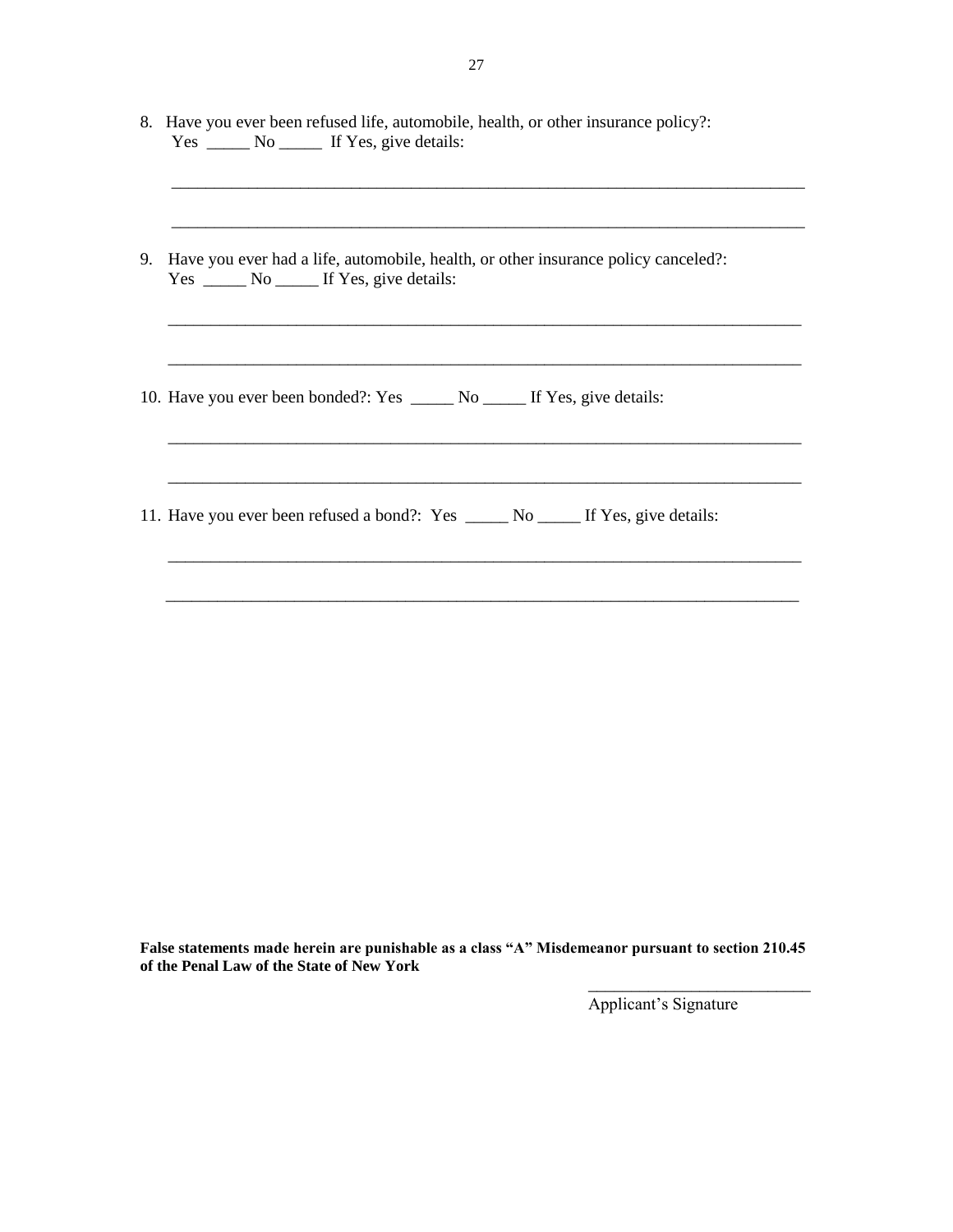# XII. References

1. List four (4) persons who have known you for the past three (3) years or more (**NOT** relatives, in-laws, neighbors, former teachers, past or present employers, or supervisors, law enforcement personnel):

28

| Name           | Employer                                     | <b>Telephone Number</b>                                                               |
|----------------|----------------------------------------------|---------------------------------------------------------------------------------------|
| <b>Address</b> |                                              | Town/City, State, Zip Code                                                            |
| Name           | Employer                                     | Telephone Number                                                                      |
| <b>Address</b> |                                              | Town/City, State, Zip Code                                                            |
| Name           | Employer                                     | Telephone Number                                                                      |
| <b>Address</b> |                                              | Town/City, State, Zip Code                                                            |
| Name           | Employer                                     | Telephone Number                                                                      |
| <b>Address</b> |                                              | Town/City, State, Zip Code                                                            |
|                | acquaintances (Other than above references): | List four $(4)$ persons who have known you for the past $(3)$ years or more as social |
| $A_{\cdot}$    |                                              |                                                                                       |
| Name           | Employer                                     | Telephone Number                                                                      |
| Address        |                                              | Town/City, State, Zip Code                                                            |
| B.<br>Name     | Employer                                     | Telephone Number                                                                      |
| <b>Address</b> |                                              | Town/City, State, Zip Code                                                            |

**False statements made herein are punishable as a class "A" Misdemeanor pursuant to section 210.45 of the Penal Law of the State of New York**

Applicant's Signature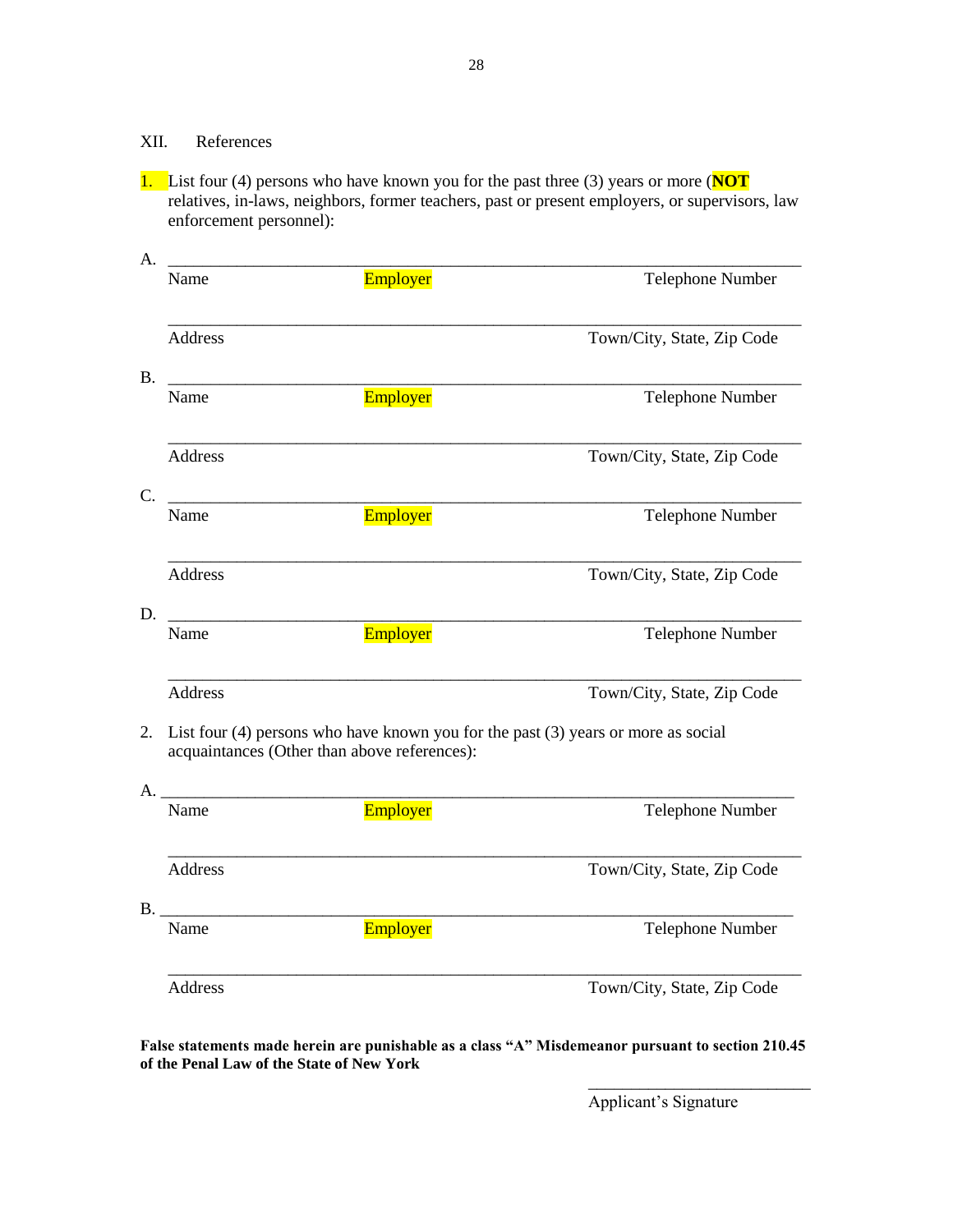| C.<br>Name                                               | Employer                                                                                                                                                                         |             | <b>Telephone Number</b>    |
|----------------------------------------------------------|----------------------------------------------------------------------------------------------------------------------------------------------------------------------------------|-------------|----------------------------|
|                                                          |                                                                                                                                                                                  |             |                            |
| Address                                                  |                                                                                                                                                                                  |             | Town/City, State, Zip Code |
| D.<br>Name                                               | Employer                                                                                                                                                                         |             | Telephone Number           |
| Address                                                  |                                                                                                                                                                                  |             | Town/City, State, Zip Code |
|                                                          | List any member of the Troy Police Department with whom you are acquainted:                                                                                                      |             |                            |
| Name                                                     | <u> 1980 - Jan James James Barnett, fizik amerikan bizi dago da barnetza da baina da barnetza da barnetza da ba</u><br>Rank                                                      |             | <b>Years Known</b>         |
| Name                                                     | Rank                                                                                                                                                                             |             | <b>Years known</b>         |
|                                                          |                                                                                                                                                                                  |             |                            |
|                                                          | List any other Law Enforcement Personnel with whom you are acquainted:                                                                                                           |             |                            |
|                                                          | Department                                                                                                                                                                       | Rank        | Years known                |
|                                                          |                                                                                                                                                                                  |             |                            |
| Name                                                     | Department                                                                                                                                                                       | Rank        | <b>Years known</b>         |
| <b>Telephone Number</b>                                  |                                                                                                                                                                                  |             |                            |
| General Information                                      |                                                                                                                                                                                  |             |                            |
| <b>Telephone Number</b>                                  | 1. List all civic or social organizations, fraternities, clubs, labor unions, professional<br>organizations, or groups which you are now, or have ever been a member. (i.e. VFW, |             |                            |
| Name<br>XIII.<br>American Legion, etc.):<br>Organization | Location                                                                                                                                                                         | Office Held | Dates                      |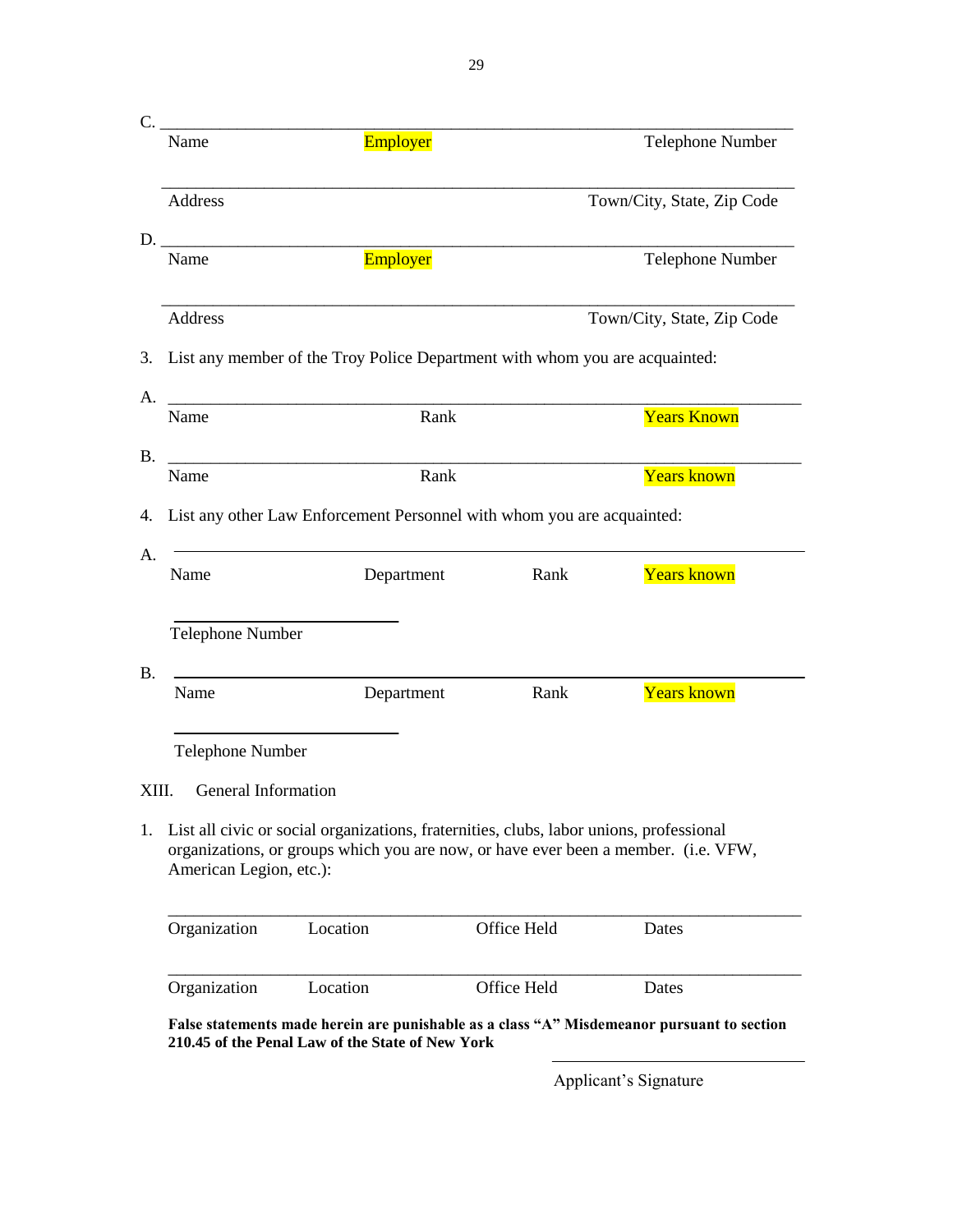| Organization | Location | Office Held                                                                          | Dates                                                                                                                                                                                           |
|--------------|----------|--------------------------------------------------------------------------------------|-------------------------------------------------------------------------------------------------------------------------------------------------------------------------------------------------|
|              |          | List any hobbies or recreational activities in which you engage:                     |                                                                                                                                                                                                 |
|              |          | questions. Number such answers to correspond with the questions. If further space is | Additional space is provided below if needed for completing answers to any of the preceding<br>required, attach additional sheets of this sized paper. Sign all additional pages at the bottom. |
|              |          |                                                                                      |                                                                                                                                                                                                 |
|              |          |                                                                                      |                                                                                                                                                                                                 |
|              |          |                                                                                      |                                                                                                                                                                                                 |
|              |          |                                                                                      |                                                                                                                                                                                                 |
|              |          |                                                                                      |                                                                                                                                                                                                 |
|              |          |                                                                                      |                                                                                                                                                                                                 |
|              |          |                                                                                      |                                                                                                                                                                                                 |
|              |          |                                                                                      |                                                                                                                                                                                                 |
|              |          |                                                                                      |                                                                                                                                                                                                 |

False statements made herein are punishable as a class "A" Misdemeanor pursuant to section 210.45 of the Penal Law of the State of New York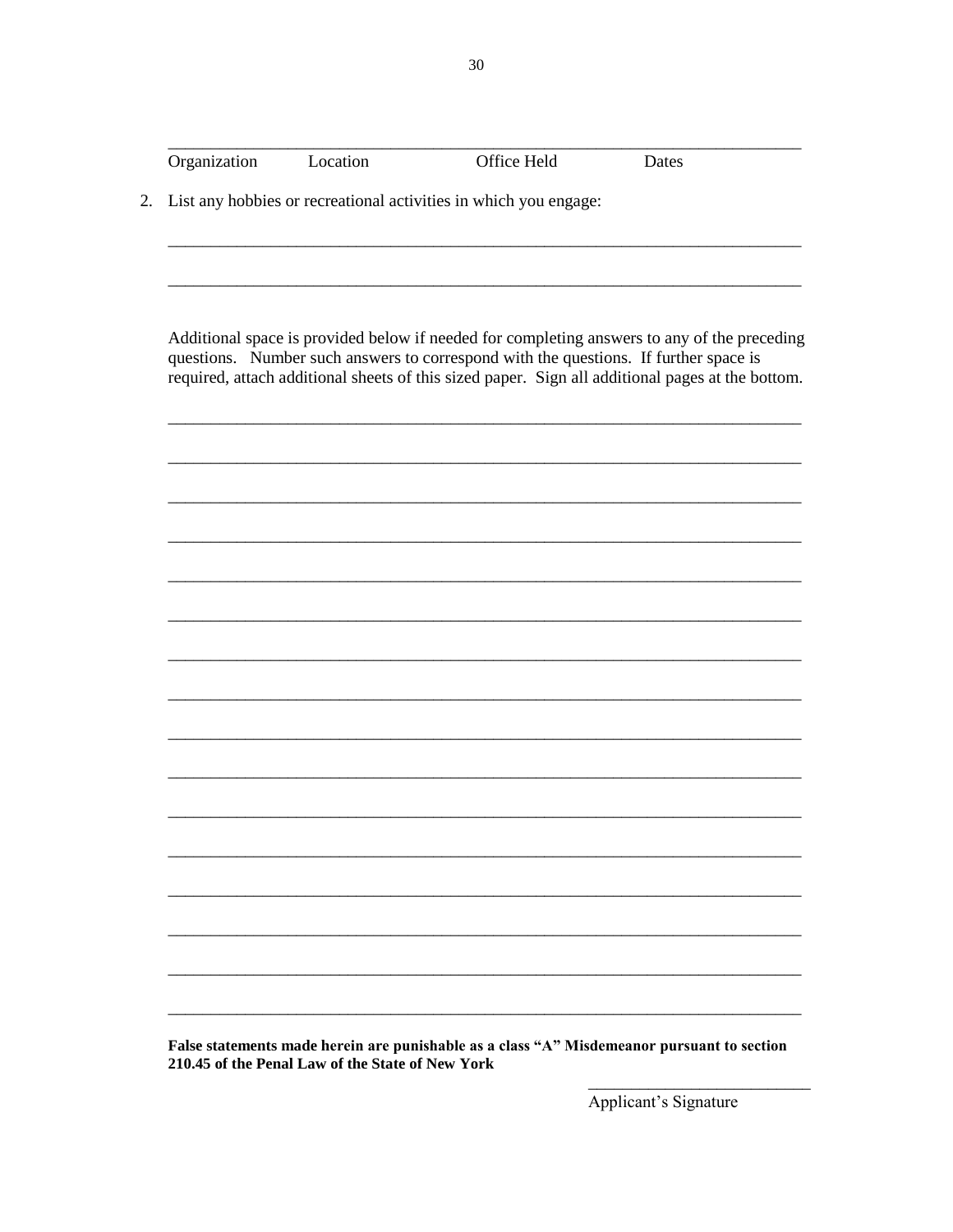(Additional information continued):

False statements made herein are punishable as a class "A" Misdemeanor pursuant to section 210.45 of the Penal Law of the State of New York